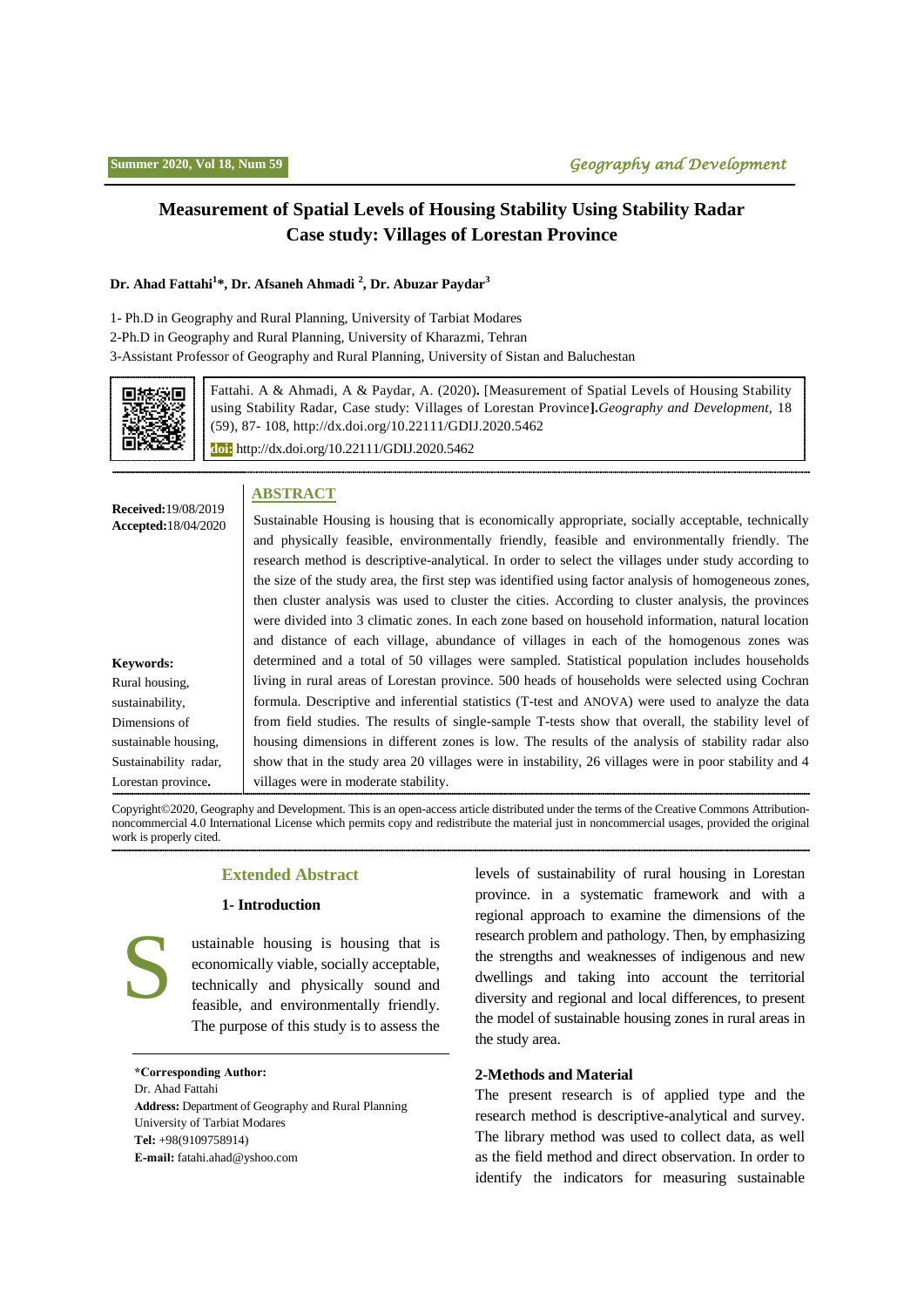### **تابستان ،9911 سال هجدهم، شماره 51 فصلنامه جغرافیا و توسعه** 38 *Geography and Development* **Summer 2020, Vol 18, Num 59**

housing and related indicators with special emphasis on rural areas, studies related to the specialized field were used. Based on this, 4 domains of 12 variables and 80 items were identified in this field. Field studies. Cochran's formula was used to determine the sample size. According to the statistical population of the villages in the study area, which is equal to 677416 people, 500 people were determined. T-test and stability radar were used to analyze the findings. Stability radar is a graphical tool that can help in understanding the stability in different fields by combining and displaying the currency of stability indicators.

#### **3-Results and Discussion**

The findings showed that at first glance, the studied villages are different in terms of stability of housing dimensions in different areas. Residents of villages located in semi-humid areas with mild summers and cold winters and semi-humid areas with warm summers and mild winters were less satisfied with the physical dimension of housing. One of the most important reasons for this situation can be the long life of residential units and the use of less durable materials such as clay and mud as a result of lack of structural strength.The findings also showed that although in the villages of the study area, due to the climatic conditions of the region, the main direction of most houses is to the south or close to it (southwest and southeast); However, many dwellings still face different directions for reasons such as tissue compaction and limited land, and often do not have a proper climate orientation. Another noteworthy point is the direction of the openings in residential units, which play an important role in energy loss. It is intended to open many residential units in the north and west, and this, as mentioned, wastes energy and increases the fuel used to heat the rooms, especially in the cold seasons. One of the most important factors in the dimension of economic sustainability is the role of housing in the livelihood of villagers; Because rural housing has a wide interference with the work environment and this is quite evident in the villages of Lorestan province. The results show that many of these households are not satisfied with the infrastructure of their living space; While keeping and feeding livestock has high costs; However, due to the

fact that the residents do not have a suitable storage space for their livestock, they do not earn much profit and in many cases, unsanitary livestock storage space causes various diseases and their livestock die. Another problem in this field is the inadequate location of the stalls and as a result the lack of monitoring and vision of the stalls, which in recent years has led to the theft of a large number of their breeds. The results of this study show that the separation and independence of rooms, the number of rooms and the strength of the building is directly related to the satisfaction of residents.

#### **4-Conclusion**

According to the residents of the indigenous houses, due to the separation and independence of the rooms, the larger the number of rooms and the proportion to the number of family members, it is more compatible with their identity and cultural structure. Satisfaction with the interior and exterior architecture of the housing unit is another indicator studied in the dimension of social sustainability of housing. The results of this study showed that houses that are built with local materials and have been able to maintain their connection and adaptation to the environment, are more satisfied with the visual aesthetics of housing. But the important point here is that these households have used skilled labor and craftsmen to shape and shape materials. The results in the field of ecological sustainability of housing show that the houses located in the three zones have inadequate stability. This is more acute in semi-humid villages with mild summers and cold winters due to topographic constraints; Because many villages in this area have inappropriate location and location in high and uneven places and in many cases, residents have to manipulate the environment to establish their homes, including the creation of artificial platforms.

Finally, in a conclusion of the research process, it can be said that the sustainability of rural housing is the result of a combination of physical, human and economic factors that in housing development programs should pay special attention to social, economic and technical aspects.

**Keywords:** Rural housing,Sustainability, Dimensions of sustainable housing, Sustainability radar, Lorestan province.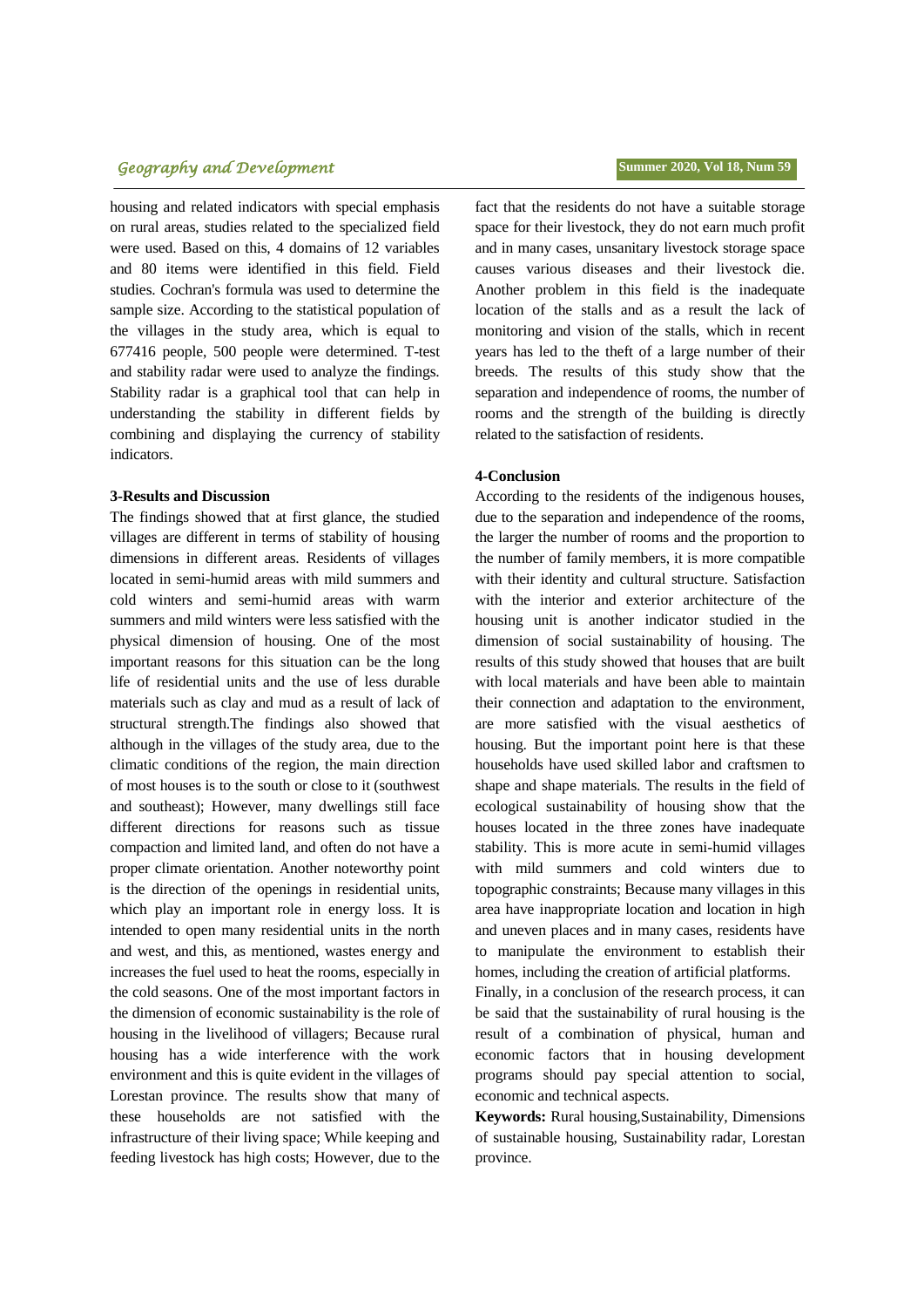### **فصلنامه جغرافیا و توسعه** 38 **تابستان ،9911 سال هجدهم، شماره 51 Summer 2020, Vol 18, Num 59** *Geography and Development*

#### **5-Refrences**

- Akrami, Gholamreza; Alipour, Leila (1394). The Role of Indigenous Materials in Sustainable Architecture from the Perspective of Environment, Housing and Rural Environment,35(156):30-48. [http://jhre.ir/article-](http://jhre.ir/article-1-140-fa.html)16.-1-fa.html
- Rokn al-Din Eftekhari, Abdolreza; Hajipour, Mojtaba, Fattahi; Abuzar, Paydar Golsang (1391). Investigating the degree of adaptation of new constructions in rural areas with local architecture and the level of residents' satisfaction, a case study: Delfan city center, housing and rural environment, 139 (31): 45-62.

[http://ensani.ir/fa/article/author/](http://ensani.ir/fa/article/author/17826)1YAYS

- Zargar, Akbar; Hatami Khaneghahi, Tohid (1393). Aspects of rural housing design, housing and rural environment, 35 (148): 45-62. [https://www.sid.ir/fa/journal/ViewPaper.aspx?id=](https://www.sid.ir/fa/journal/ViewPaper.aspx?id=232953) 7779.07
- Program and Budget Organization of Lorestan Province. (1378). Developmental assessment studies of Lorestan province / tourism department, December 1999.
- Saeedi, Abbas; Hosseini Hasil, Sedigheh. (1388). Foundation for locating and establishing new villages, Islamic Revolution Housing Foundation, Tehran. [https://www.adinehbook.com/gp/product/](https://www.adinehbook.com/gp/product/6005099201)  $9.000111$
- Saeedi, Abbas; Taleshi, Mustafa; Rabat, Alireza (1392). Renovation of housing and structural-functional transformation of rural houses, case: villages of Ijroud city (Zanjan province). Geography (International Quarterly of the Geographical Society of Iran), New Volume, 11 (38): PP. 6-30. [https://www.sid.ir/fa/journal/ViewPaper.aspx?id=](https://www.sid.ir/fa/journal/ViewPaper.aspx?id=193718) 19311
- Sartipipoor, Mohsen. (2010). Evaluation of Rural Housing in Sistan and Baluchestan Province and ProposingFutureOrientation,Geography(Geographical Association of Iran),Year 8,No.27,PP. 96-134. [https://www.sid.ir/fa/Journal/ViewPaper.aspx?id=](https://www.sid.ir/fa/Journal/ViewPaper.aspx?id=118666) [003111](https://www.sid.ir/fa/Journal/ViewPaper.aspx?id=118666)
- Simber, Farshid. (1381). The issue of housing and economic and cultural dimensions, Political Information Monthly, Volume 16, Numbers 7 and 8. [http://ensani.ir/fa/article/](http://ensani.ir/fa/article/222227/)/777772
- Mohammadi Yeganeh, Behrooz; Cheraghi, Mehdi; Jamshidi, Mohammad Kazem; Emami, Maeda. (2016) Analysis of effective economic indicators in the development of rural housing (Case study: Ghani Bigloo village, Zanjan city), housing and rural environment, 36 (16): 36-44.

[http://jhre.ir/article-](http://jhre.ir/article-1-1308-fa.pdf)1۳۰۸-1-fa.pdf

- Mahmoudi, Mohammad Mehdi. (1388). Housing Development Harmonized with Sustainable Development, University of Tehran Press, First Edition. [https://www.adinehbook.com/gp/product/](https://www.adinehbook.com/gp/product/9640359617)  $956.70991V$
- Modiri, Mehdi; Hosseini, Seyed Ahmad (1392). Quantitative and Qualitative Evaluation of Urban Housing An Approach to Achieving Spatial Justice (Case Study:Urban Areas of Khorasan Razavi Province), Quarterly Journal of New Attitudes in Human Geography, Fifth Year, No. 3, PP.55-69. [https://jusg.uk.ac.ir/article\\_](https://jusg.uk.ac.ir/article_1783.html)0238.html
- Abdul, M., and Adel Mahfoud, A.K. 2015. Appraisal of residential satisfaction in double-storey terrace housing in Kuala Lumpur, Malaysia, Habitat International 49 : 286-293[. http://irep.iium.edu.my/43402/](http://irep.iium.edu.my/43402/)
- Amerigo, M., and Aragones, J. 1997. A theoretical and methodological approach tothe study of residential satisfaction. Journal of Environmental Psychology, 17, 47-57. [https://www.sciencedirect.com/science/article/abs/pii/S0](https://www.sciencedirect.com/science/article/abs/pii/S0272494496900389)

[272494496900389](https://www.sciencedirect.com/science/article/abs/pii/S0272494496900389)

- Ancell, S., Thompson, M .(2008). The social sustinability of mediumdensity housing: a conceptual modeland Christchurch case study ', Housing studies 23 (3): 423-442. [https://www.tandfonline.com/doi/abs/10.1080/02673030](https://www.tandfonline.com/doi/abs/10.1080/02673030802029990) [802029990](https://www.tandfonline.com/doi/abs/10.1080/02673030802029990)
- Berardi, U (2013). Clarifying the new interpretation of the cocept of sustainable building, Sustainable City and Society 8: 72-78.
- Glowicka-Woloszyn,R, Stanislawska,j, Rosa, A. 2018.Evaluttion of Changes in Housing Condittion Throughoyt the Polish Rural Areas Using Methods of Relative Taxonomy, Proceedings of the 2018 International Conference "Economic Science for Rural Development" No 49 Jelgava, LLU ESAF, 9 11 May 2018, PP.232-240.DOI 10.22616/ESRD.2018.140. [https://www.researchgate.net/publication/330749568\\_Evalu](https://www.researchgate.net/publication/330749568_Evaluation_of_changes_in_housing_conditions_throughout_the_Polish_rural_areas_using_methods_of_relative_taxonomy) ation of changes in housing conditions throughout the [Polish\\_rural\\_areas\\_using\\_methods\\_of\\_relative\\_taxonomy](https://www.researchgate.net/publication/330749568_Evaluation_of_changes_in_housing_conditions_throughout_the_Polish_rural_areas_using_methods_of_relative_taxonomy)
- Hingorani, P (2017). Housing and basic infrastructure services for all: A conceptual framework for Rural India, Faculty of Architecture, Building and Planning University of Melbourne, Parkville, VIC 3010, Australia.

[http://gdn.int/sites/default/files/3\\_3\\_Pritika%20Hingorani](http://gdn.int/sites/default/files/3_3_Pritika%20Hingorani_Paper_T3%20%28Revised%29.pdf) Paper\_T3%20%28Revised%29.pdf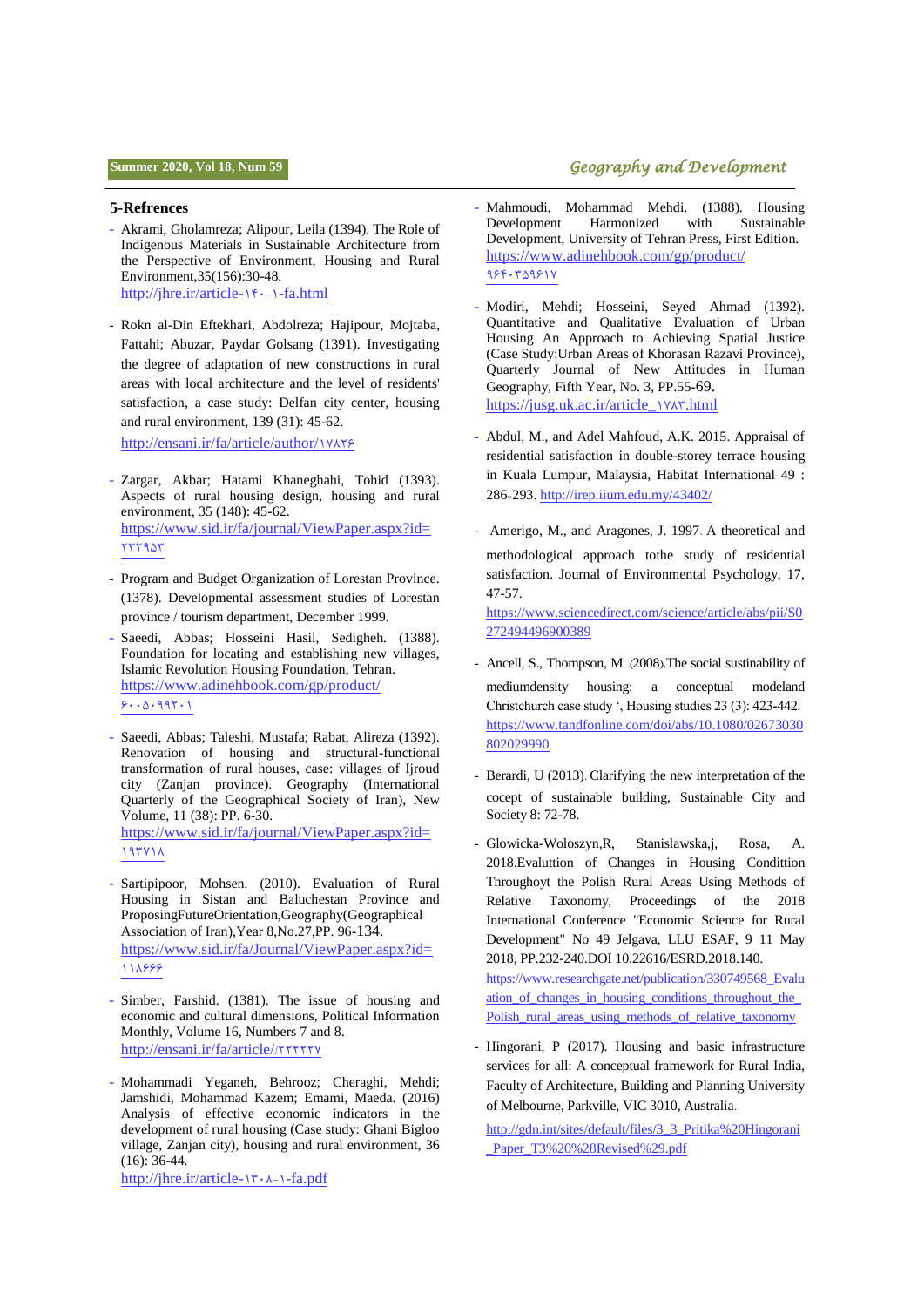## **تابستان ،9911 سال هجدهم، شماره 51 فصلنامه جغرافیا و توسعه** 31 *Geography and Development* **Summer 2020, Vol 18, Num 59**

- Islik, B, Tulbentci, T (2008). Housing island condition using Aiker-gypsum-stabilized earth: A case study from northen Cyprus, Building and Environment 43(2008) 1426-1432.

[http://www.jsrd.ir/article\\_103537\\_fe7a468ad9736c132a4](http://www.jsrd.ir/article_103537_fe7a468ad9736c132a436fa98fa7d020.pdf) [36fa98fa7d020.pdf](http://www.jsrd.ir/article_103537_fe7a468ad9736c132a436fa98fa7d020.pdf)

- Islik, B, Tulbentci, T (2015). Housing island condition using Aiker-gypsum-stabilized earth: A case study from northen Cyprus, Building and Environment 43: 1426-1432. [http://www.jsrd.ir/article\\_103537\\_fe7a468ad9736c132a4](http://www.jsrd.ir/article_103537_fe7a468ad9736c132a436fa98fa7d020.pdf) [36fa98fa7d020.pdf](http://www.jsrd.ir/article_103537_fe7a468ad9736c132a436fa98fa7d020.pdf)
- Kendall, S. and Teicher, J (2000). Residential Open Building, (E& FN SPON).
- Maliene, V. Naglis M. (2008). "Sustainable housing, high quality housing: A key issue in delivering sustainable communities", Journal of Building and Environment. <https://trove.nla.gov.au/work/16103557>
- Mc Donough, W (2000). The Hannover Principles Design for Sustainability Prepared for EXPO World's FairHannover, Germany.
- Mohit, M. (2011). Social housing program of selangor Zakat board of Malaysia and housing satisfaction. Journal of Housing and the Built Environment, 26: 143-164. [https://link.springer.com/article/10.1007/s10901-011-](https://link.springer.com/article/10.1007/s10901-011-9216-y) [9216-y](https://link.springer.com/article/10.1007/s10901-011-9216-y)
- Murie, A. (2016). Social housing program of selangor Zakat board of Malaysia and housing satisfaction. Journal of Housing and the Built Environment,26: 143-164
- 
- Poor Zavei, S.J, Jusan, M.M. (2010). Exploring Housing Attributes Selection based on Maslow Hierarchy of Needs, Procardia- Social and Behavioral Sciences 42: 311-319. <https://www.google.com/search?sxsrf=ALeKk01yF3fSas>
- Ruda, Gy (1998). Rural buildings & environment, Landscape and Urban Planning 41(1998) 93-97.
- Sullivan, E, Ward, P.M. (2012). Sustainable housing applications and policies for low-income self-build and housing rehab, Habitat International 36: 312-323. [https://www.researchgate.net/publication/251531990\\_Sust](https://www.researchgate.net/publication/251531990_Sustainable_housing_applications_and_policies_for_low-income_self-build_and_housing_rehab) [ainable\\_housing\\_applications\\_and\\_policies\\_for\\_low](https://www.researchgate.net/publication/251531990_Sustainable_housing_applications_and_policies_for_low-income_self-build_and_housing_rehab)[income\\_self-build\\_and\\_housing\\_rehab](https://www.researchgate.net/publication/251531990_Sustainable_housing_applications_and_policies_for_low-income_self-build_and_housing_rehab)
- UN-Habitat (2011). Sustainable Building Practices for Low Cost Housing: Implications for Climate ChangeMitigation and Adaptation in Developing Countries (Scoping Paper). Nairobi: United Nations Human Settlements Programme. www.unhabitat.org/downloads/docs/10785\_1\_594340. pdf], accessed in April 2012. <http://www.sciepub.com/reference/124314>
- UN-Habitat (2014).Condominim Housing in Ethiopia: The Integrated Housing Development Programme. Nairobi: United Nations Human Settlements Programme (UN-Habitat).

[https://www.reall.net/blog/are-affordable-homes-the](https://www.reall.net/blog/are-affordable-homes-the-answer-to-empowering-the-sdgs/?gclid=Cj0KCQjw_ez2BRCyARIsAJfg-kvDuTaTd73jCfjSQ5DwB-leDZIlnDzvz03NAhlE72HSCbB2hObABTQaAlFkEALw_wcB)[answer-to-empowering-the](https://www.reall.net/blog/are-affordable-homes-the-answer-to-empowering-the-sdgs/?gclid=Cj0KCQjw_ez2BRCyARIsAJfg-kvDuTaTd73jCfjSQ5DwB-leDZIlnDzvz03NAhlE72HSCbB2hObABTQaAlFkEALw_wcB)[sdgs/?gclid=Cj0KCQjw\\_ez2BRCyARIsAJfg](https://www.reall.net/blog/are-affordable-homes-the-answer-to-empowering-the-sdgs/?gclid=Cj0KCQjw_ez2BRCyARIsAJfg-kvDuTaTd73jCfjSQ5DwB-leDZIlnDzvz03NAhlE72HSCbB2hObABTQaAlFkEALw_wcB)[kvDuTaTd73jCfjSQ5DwB](https://www.reall.net/blog/are-affordable-homes-the-answer-to-empowering-the-sdgs/?gclid=Cj0KCQjw_ez2BRCyARIsAJfg-kvDuTaTd73jCfjSQ5DwB-leDZIlnDzvz03NAhlE72HSCbB2hObABTQaAlFkEALw_wcB)[leDZIlnDzvz03NAhlE72HSCbB2hObABTQaAlFkEAL](https://www.reall.net/blog/are-affordable-homes-the-answer-to-empowering-the-sdgs/?gclid=Cj0KCQjw_ez2BRCyARIsAJfg-kvDuTaTd73jCfjSQ5DwB-leDZIlnDzvz03NAhlE72HSCbB2hObABTQaAlFkEALw_wcB)

[w\\_wcB](https://www.reall.net/blog/are-affordable-homes-the-answer-to-empowering-the-sdgs/?gclid=Cj0KCQjw_ez2BRCyARIsAJfg-kvDuTaTd73jCfjSQ5DwB-leDZIlnDzvz03NAhlE72HSCbB2hObABTQaAlFkEALw_wcB)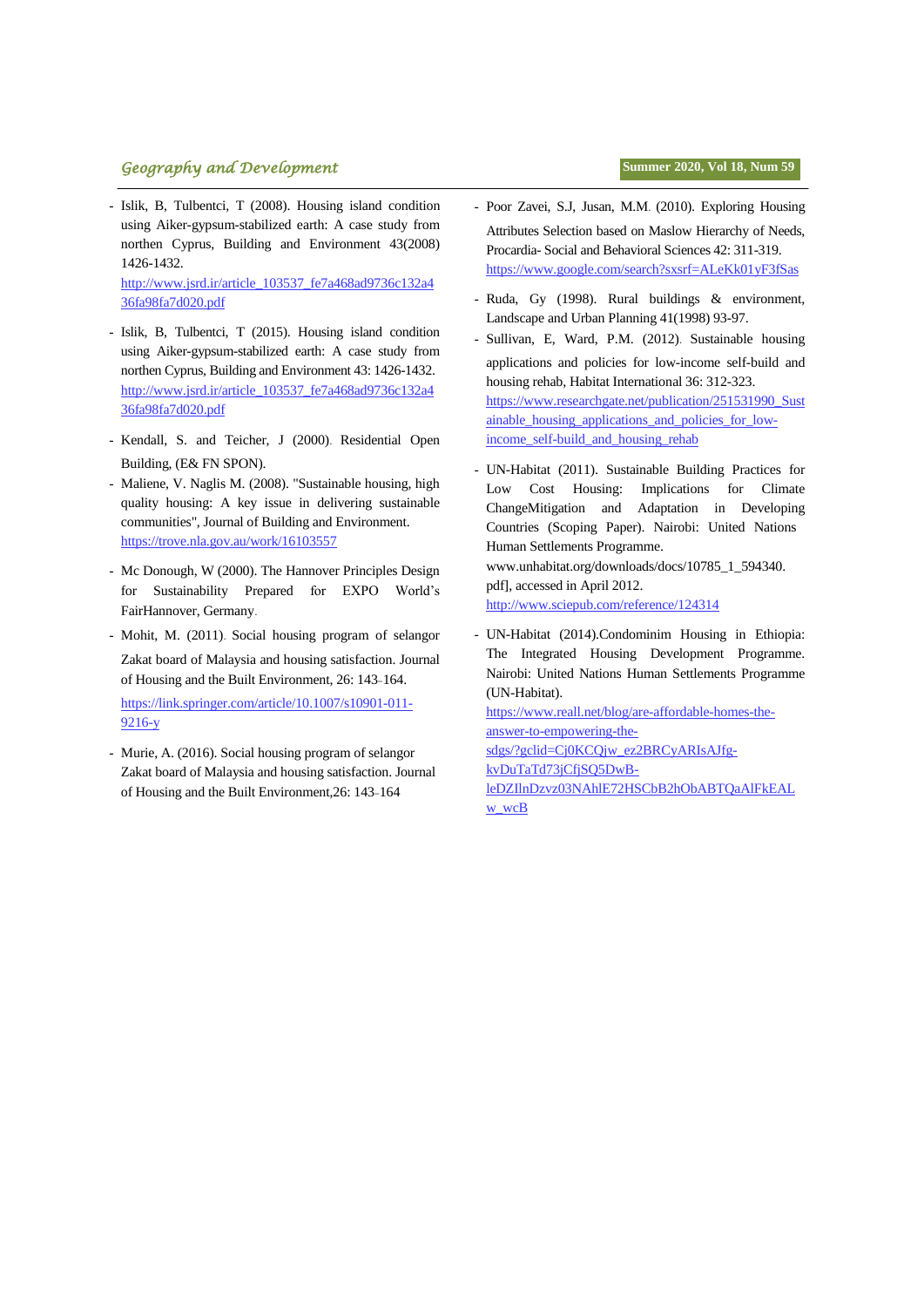# **سنجش سطوح فضایی- مکانی پایداری مسکن با استفاده از رادار پایداری مطالعۀ موردی: روستاهای استان لرستان**

**، دکتر افسانه احمدی 1\* دکتر احد فتاحی 2 3 ، دکتر ابوذر پایدار** 

**جغرافیا و توسعه، شمارۀ ،95 تابستان 9955 تاریخ دریافت: 52/09/82 تاریخ پذیرش: 55/09/90 صفحات : 28-902**



**واژههای کلیدی: مسکن روستایی، پایداری، ابعاد مسکن پایداری متوسط قرار گرفتهاند. پایدار، رادار پایداری، استان لرستان.**

#### **مقدمه**

استان لرستان بخشی از رشتهکوه زاگرس را تشکیل داده و 81/38 درصد از کل زلزلههای ایران در این رشتهکوه اتفاق افتادهاست؛ بههمیندلیل استان لرستان شاهد وقوع زلزله های مخر ب با تلفات زیاد است. در استان لرستان وجود گسل های فعّال نظیر گسل بزرگ زاگرس، گسل درود نهاوند، گسل قلعه حاتم و گسل کبیرکوه احتمال وقوع پدیدۀ زلزله را قوّت بخشیدهاست. با تحلیلی که بر روی دادههای ثبتشده در استان لرستان طی سالهای 0211

**چکیده**

 **مسکن پایدار عبارت است از مسکنی که ازلحاظ اقتصادی متناسب، ازلحاظ اجتماعی قابلقبول و ازنظر فنی و کالبدی امکانپذیر، مستحکم و سازگار با محیط زیست باشد. هدف این پژوهش، سنجش سطوح پایداری مساکن استان لرستان است. روش پژوهش، توصیفی- تحلیلی است. برای انتخاب روستاهای مورد مطالعه با توجه به وسعت منطقۀ مورد مطالعه، در گام نخست با استفاده از تحلیل عاملی، مناطق همگن اقلیمی مشخص شد؛ سپس با استفاده از روش تحلیل خوشهای وارد، به خوشهبندی شهرستانها پرداخته شد. براساس تحلیل خوشهای، شهرستانهای استان در 9 پهنۀ اقلیمی قرار گرفتند. در هر پهنه براساس اطالعات خانوار، موقعیت طبیعی و فاصلۀ هر روستا، فراوانی روستاها در هر دسته از پهنههای همگن مشخص شد که درمجموع تعداد 90 روستا بهصورت نمونه انتخاب شد. جامعۀ آماری شامل خانوارهای ساکن در روستاهای استان لرستان است که با استفاده از فرمول کوکران تعداد 900 سرپرست خانوار انتخاب شد. بهمنظور تجزیهوتحلیل اطالعات حاصل از مطالعات میدانی، از دو روش آمار توصیفی و استنباطی )آزمون T )استفاده شد. برای مشخصکردن سطوح پایداری در روستاهای مورد مطالعه از رادار پایداری استفاده شد. همچنین نتایج تحلیل حاصل از رادار پایداری نشان میدهد که در منطقۀ مورد مطالعه، 80 روستا در وضعیت ناپایداری، 82 روستا در وضعیت پایداری ضعیف و 4 روستا در وضعیت** 

میالدی تا 7102 انجام شدهاست، رقمی بالغبر 711 زمینلرزۀ 8 ریشتری و بیشتر در استان لرستان رخ داده شده است. با توجه به گستردگی مناطق روستایی در کشور به ویژه در استان لرستان، حوزۀ تأثیر اکثر این زلزلهها در مناطق روستایی کشور بودهاست. از طرف دیگر، سازههای روستایی در کشور ما بهویژه استان لرستان بهعلت قدمت، ضعف ساختوساز، نبود دانش فنی کافی و اجرایی و بهرهگیری از مصالح کمدوام و نامرغوب، از وضعیت نامطلوب برخوردار است؛ ازاینرو اکثر ساختمانهای مناطق روستایی

**-9 فارغالتحصیل دکتری جغرافیا و برنامهریزی روستایی، دانشگاه تربیت مدرس، تهران، ایران )نویسنده مسئول[\(](mailto:fatahi.ahad@yshoo.com) [com.yahoo@ahad.fatahi](mailto:fatahi.ahad@yshoo.com)**

**-9 استادیار جغرافیا و برنامهریزی روستایی، دانشگاه سیستان و بلوچستان، زاهدان، ایران ir.ac.usb.gep@aboozarpaidar**

**-8 فارغالتحصیل دکتری جغرافیا و برنامهریزی روستایی، دانشگاه خوارزمی، تهران، ایران com.yahoo@afa\_Ahmadi**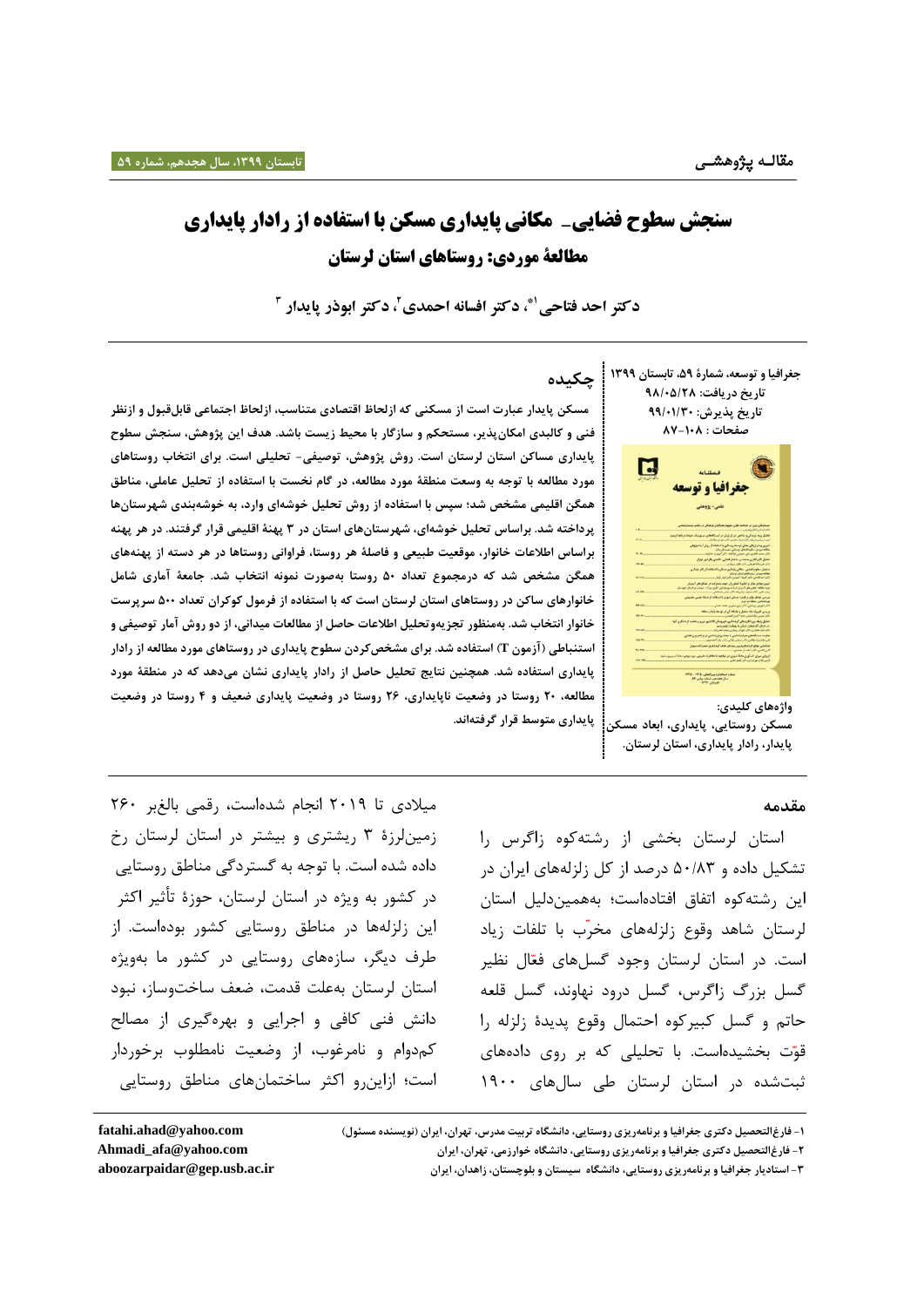مختلف محدودۀ مورد مطالعه، اما بهدلیل سطح پایین مقاومت مصالح بومی و الگوهای ساختوساز )که در انطباق با شرایط اقلیمی و جغرافیایی روستاها بودهاست)، در برابر ناپایداریهای محیطی، امروزه این امر بهعنوان چالشی اساسی در توسعۀ پایدار مسکن روستایی در منطقۀ مورد مطالعه تبدیل شدهاست. در این راستا الگوی جدید ساخت و توسعۀ مسکن بهرغم رعایت اصول و ضوابط فنی و مهندسی در مقاومسازی و بهدلیل بیتوجهی به تنوعات مکانی- فضایی سکونتگاههای روستایی در منطقۀ مورد مطالعه و نقش اجتماعات محلی (مردم روستا) در طراحی و مدیریت الگوی ساختوساز مسکن، در تعارض با الگوهای بومی و محلی قرار گرفته و روند پایداری مسکن روستایی را با مسائل و مشکالتی مواجه ساختهاست؛ اما دستیابی به الگوهای بهینۀ مسکن مناسب و پایدار روستایی صرفا یک فرایند فیزیکی نیست، بلکه مطالعهای چند وجهی است.بخشی از این مطالعات شناخت ساختارهای کالن محیطی، جغرافیایی و ریشههای تحوالت است؛ بههمیندلیل مسکن در روستاها، عالوهبر پاسخگویی به نیاز سکونت و تأمین امنیت و حریم خانوار، حلقهای از نظام تولیدی روستا را نیز دربرمیگیرد و بهگونهای متقابل با آن پیوند دارد؛ اما فاصلهگرفتن از الگوهای بومی و رویآوردن به الگوهای جدید، در منطقۀ مورد مطالعه روابط فضایی و شکل و سازمانفضایی واحدهایمسکونی را دگرگون کردهاست و باعث ناهماهنگی آن با نیازهای زیستی- معیشتی روستاییان شدهاست؛ زیرا در نظام روستایی کشور بهویژه روستاهای استانلرستان دارد. فضاهای سکونت، کار و معیشت، تداخل گستردهای با هم دارند و محیط مسکن محل نگهداری محصوالت و وسایل و ادوات نیز است و بخشی از کار در منزل انجام میشود. اصل خودکفایی سبب شدهاست که تولید بسیاری از وسایل و مایحتاج در منزل صورت گیرد. دام و طیور نیز بههمینصورت

استان در برابر زلزله بسیار آسیبپذیر هستند. در طی برنامههای مختلف همپای سایر استانهای کشور، بسیاری از روستاهای کشور مقاومسازی شد؛ اما هنوز تعداد زیادی از روستاهای استان لرستان بهلحاظ کالبدی وضعیت نامناسبی دارند و دارای نرخ آسیبپذیری بالایی هستند. براساس آمار سال ۱۳۹۵، هنوز نیز درصد باالیی از مساکن احداثی روستایی استان، با استفاده از مصالح کمدوام مانند خشت و چوب، خشت و گل و سنگ و چوب انجام گرفتهاست؛ (سرشم*اری عمومی نفوس ومسکن،۱۳۹۰).* شرایط اقلیمی و آب و هوایی بهعنوان عامل مهم محیطی همواره بر شکلگیری و تحول ساختار کالبدی عرصههای روستایی بهویژه الگوی مسکن و تنوعات آن تأثیرات کامال بارزی داشتهاست؛ بهگونهای که در اقلیمهای مختلف انواع متفاوتی از مسکن روستایی شکل گرفتهاست. لرستان بهلحاظ اقلیم و هواشناسی، یک استان چهار فصل است و دارای آب و هوای متنوعی است. این تنوع از شمال به جنوب و از شرق به غرب کامال محسوس است. بهطورکلی در استان لرستان سه ناحیۀ مشخص آبوهوایی سرد کوهستانی )مناطق [بروجرد،](http://fa.wikipedia.org/wiki/%D8%A8%D8%B1%D9%88%D8%AC%D8%B1%D8%AF) [دورود،](http://fa.wikipedia.org/wiki/%D8%AF%D9%88%D8%B1%D9%88%D8%AF) [ازنا،](http://fa.wikipedia.org/wiki/%D8%A7%D8%B2%D9%86%D8%A7) [الیگودرز،](http://fa.wikipedia.org/wiki/%D8%A7%D9%84%DB%8C%DA%AF%D9%88%D8%AF%D8%B1%D8%B2) [نورآباد،](http://fa.wikipedia.org/wiki/%D9%86%D9%88%D8%B1%D8%A2%D8%A8%D8%A7%D8%AF) معتدل( مرکزی (خرمآباد و اطراف آن) و گرم جنوبی (پلدختر و بخش پاپی) دیده میشود که بر نوع ساختوساز مسکن روستایی و ایجاد الگوهای متنوع در محدودۀ مورد مطالعه نقش داشتهاست: این تنوع اقلیمی در شکلگیری مساکن بومی در راستای معماری همساز با محیط، بهرهگیری از مؤلفههای محیطی برای ایجاد و آسایش و آرامش، استفاده از مصالح سازگار با محیط، طراحی بنا در هماهنگی با آب و هوا، کاهش مصرف منابع طبیعی و انرژی و حفاظت از طبیعت روستا بروز یافتهاست. در این رابطه باید ذکر کرد که علیرغم اثرات مثبت عامل اقلیمی در شکلگیری مسکن روستایی و تحوالت ساختاری- عملکردی آن در نواحی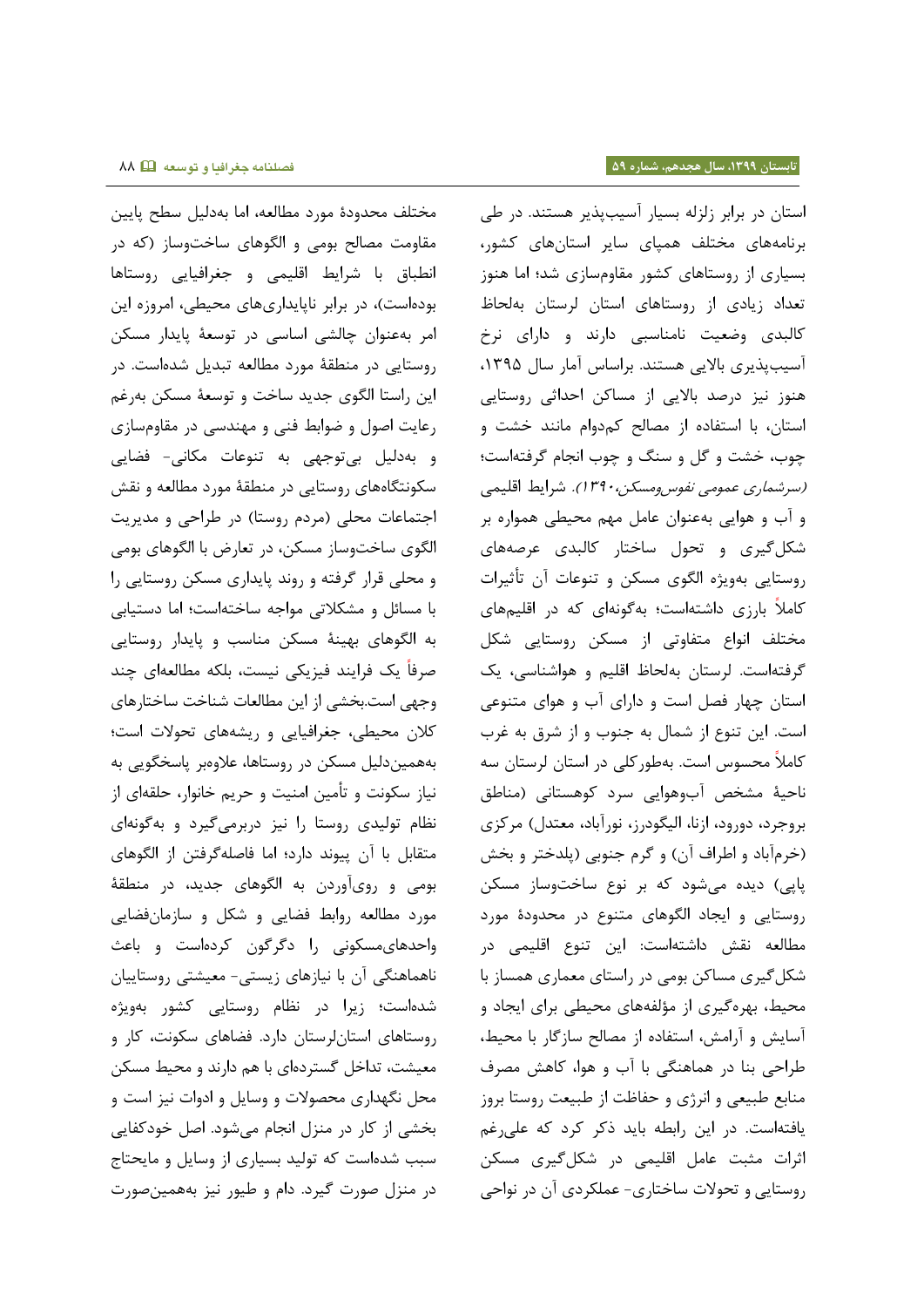سکونتگاههای روستایی، این پدیده را به عناصری وابسته به شهر، خودباخته، مصرفگرا و آسیبپذیر تبدیل کردهاست؛ ازاینرو هدف تحقیق حاضر این است که در یک چارچوب منطقی و سیستماتیک و با رویکردی منطقهای با توجه به مشکالت بهوجودآمده یعنی آسیبپذیری مساکن بومی در برابر مخاطرات طبیعی علیرغم سازگاربودن با ویژگیهای اکولوژیکی، اجتماعی، فرهنگی و اقتصادی و ازطرفی عدمتناسب و همخوانی مساکن جدید با ویژگیهای اکولوژکی، اجتماعی، فرهنگی و اقتصادی علیرغم مقاومبودن در مقابل مخاطرات طبیعی ابعاد مسئلۀ پژوهش را مورد بررسی و آسیبشناسی قرار دهد تا با انتخاب راهکارهای مناسب و موجود، با تأکید بر نقاط قو ت و ضعف مساکن بومی و مساکن جدید و با درنظرگرفتن تنوع سرزمینی و تفاوتهای منطقهای و محلی و دوری جستن از یکساننگری به ارائۀ الگوی منطقهای مسکن پایدار در نواحی روستایی در منطقۀ مورد مطالعه بپردازد.

## **مبانی نظری**

مسکن پایدار به طیف وسیعی از فرصتها برای بهبود توسعۀ اقتصادی، حفاظت از محیطزیست، کیفیت زندگی و برابری اجتماعی اشاره میکند **)***:1997Aragones & Amerigo***).** رودا اعتقاد دارد در طراحی مسکن پایدار بایستی هم به تعادل میان مسکن و محیط ساختهشده و همچنین به ویژگیهای جامعه محلّ<sub>ی</sub> توجه شود *(Ruda,1998:93).* مسکن پایدار براساس ادبیات جهانی دارای ابعاد مختلفی است که در ذیل تشریح خواهند شد.

# **پایداری اجتماعی مسکن**

پایداری اجتمـاعی- فرهنگـی مسـکن بـه بررسـی جهان بینی ها و ارزش ها، هنجارها و سنت ها و همچنین

در محدودۀ مسکونی خانوار نگهداری میشوند؛ بنابراین در روستاهای منطقۀ مورد مطالعه محیط منزل عالوهبر سکونت، انبار محصوالت و وسایل، آغل و دام و محل نگهداری ادوات و ماشینآالت و تولید صنایعدستی و خانوادگی نیز است. درواقع خصلتهای تولیدی و معیشتی مسکن در روستاهای مورد مطالعه قسمتی از ساختار مسکن روستایی است که به آن وجه اقتصادی بخشیدهاست. اما این ساختوسازها همانگونه که اشاره شد، بهدلیل قدمت باالی روستاها و کیفیت نامناسب مصالح و منابع مورد استفاده بهلحاظ مقاومت، عدمرعایت ضوابط فنی و اصول مهندسی بهکارگرفتهشده در برابر حوادث طبیعی بسیار آسیبپذیر هستند. کم یگرایی در برنامههای توسعۀ مسکن و توجه به افزایش تعداد واحدهای مسکونی سبب شدهاست تا شاخصهای مهمی که در تحقق مسکن پایدار مؤثرند؛ مانند مشخصات و نیاز خانوارها، ارزشهای معماری بومی، اصول و ضوابط طراحی و اجرا، نظارت بر کیفیت اجرا و هدایت فنی در اولویت قرار نگیرند. حذف چنین مواردی، طراحی و ساخت مسکن را بهنوعی برنامهریزی آماری و محاسباتی شامل تعیین تعداد خانوار، ب عد خانوار، سرانۀ فضا، متوسط سطح زیربنا، هزینۀ احداث هر مترمربع و میزان اعتبار و تسهیالت تنزل میدهد**.** تداوم چنین روندی، مسکن روستایی را به طراحی و ساخت بناهای یک شکل و یک اندازه و ناپایدار بهلحاظ ساختار و کارکرد سوق خواهد داد *(سرتیپی پور*، :0833 01( که با ویژگیهای جغرافیایی، اقلیمی، و فرهنگی مناطق تناسب و همخوانی ندارند )توکلی و همکاران، ١٣٨٨: 10). در واقع نگاه تک بُعدی و فقدان دیدگاه توسعهای مجریان توسعه و عمران روستایی و بیتوجهی به هویت و کارکرد مساکن روستایی و فقدان دیدگاه نظامواره به پیچیدگی فضای حاکمبر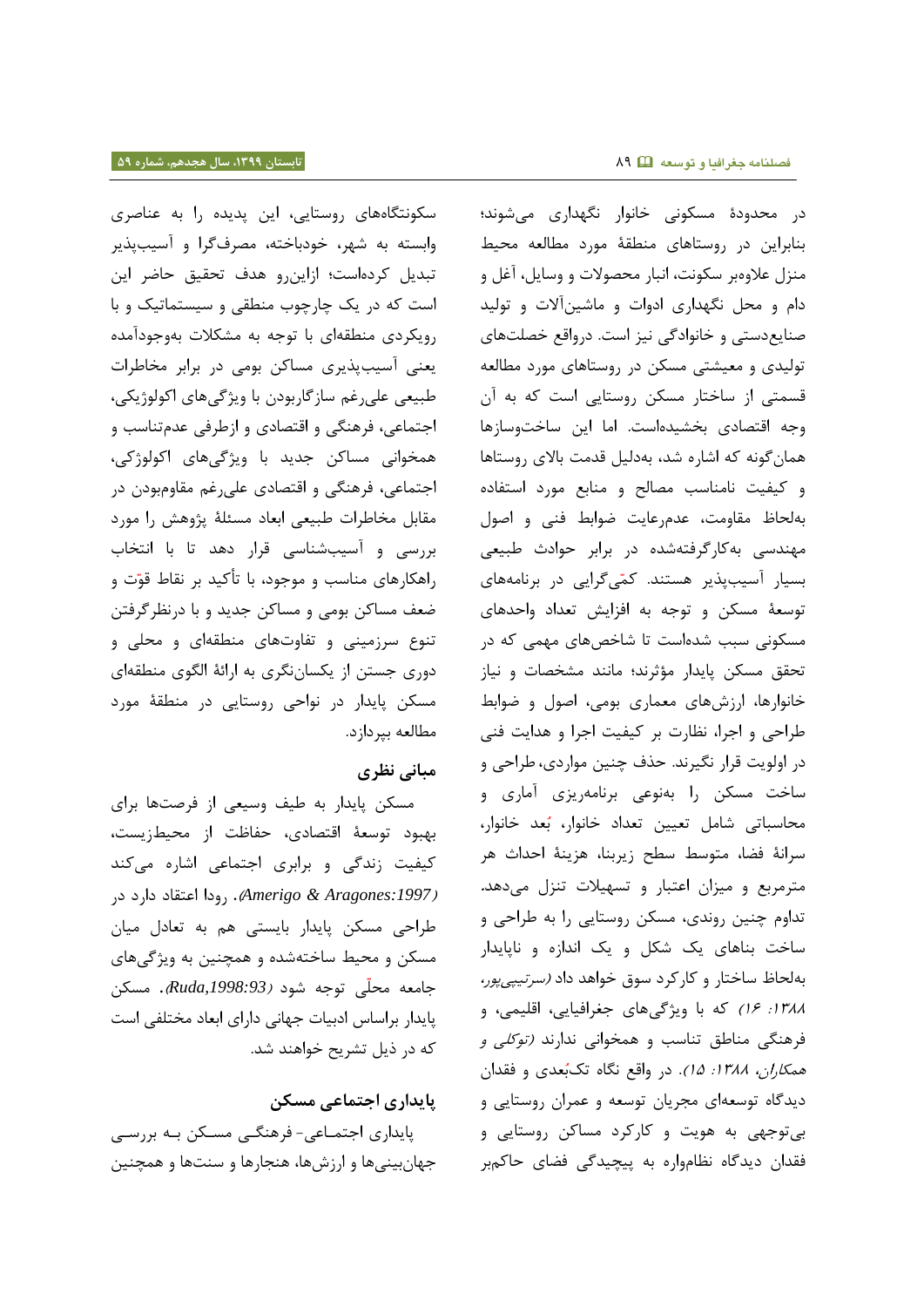افزایش می یابد *(محمودی، ۱۳۸۸: ۱۲)*. ابعاد کالبدی بهعنوان تبلور فیزیکی مسکن، عینیترین و مادیترین موضوع در ارزیابیها، تحلیلها و برنامهریزی مسکن است *(سرتیپی پور، ١٣٨٩: ١٠٠)*. ابعاد كالبدی مسكن از دو زاویه قابل بررسی است: اول، کالبد مسکن بهعنوان یکواحد مسکونی؛ دوم،رابطۀ کالبدی مسکن با محیط مسکونی خود که بهنوعی شاخص اجتماعی بوده و نقش و جایگاه مسکن در توسعه مطرح میکند *(2000 ,Tcher & Kendall(*. مسکن پایدار بهلحاظ کالبدی به ساکنان امکان میدهد تا با توجه به تعاریف خود از مطلوبیت و درنظرگرفتن نیازها، خواستها و سالیق شخصی خود، خانههای خود را تغییر دهند و آنها را به شکلی درآورند که رضایتخاطر آنها را جلب کند *(محمودی، ١٣٨٨: ١٢).* بهطور کلی این وجه از ویژگیهای فیزیکی آن ازطریق استحکام پی، دوام پی، سقف، دیوار و مانند آن مورد بررسی قرار میدهد.

## **پایداری اقتصادی مسکن**

یکی از ویژگیهای پایداری اقتصاد مسکن این است که بایستی توجیهپذیری مالی داشتهباشد؛ از طرف دیگر ساکنان آن بایستی توانایی پرداخت هزینههای آن را داشته باشند. این مفهوم که بهعنوان قابلیت تهیۀ مسکن مطرح میشود، یکی از عوامل پایداری اقتصادی توسعۀ مسکن است *(مدیری و* حسینی، ١٣٩٢: ٥۴). توجه به مواردی همانند تدوین و اجرای نظام اعتباری مناسب برای تأمین مسکن و همچنین مدیریت زمین در مناطق روستایی ضروری است )سیمبر78:0830،(. ازطرفی میتوان گفت، اثرات اقتصادی سرمایهگذاری در بخش مسکونی روستایی و ترکیب معیشت و فضای زیست در این خانهها از موضوعات مهمی است که بدون پرداختن به آن تصویری جامع از وضعیت مسکن روستایی ارائه نمیشود. اساسیترین تفاوت مسکن روستایی با

سبک های زندگی و رفتارهای ساکنان مے پردازد؛ بنابراین شأن و منزلت زنـدگی عمـوم مـردم را حفـظ مای کناد )*155 2011: ,Nazyddh & Mohit*). ب عاد پایداری اجتماعی شرط کلیدی و نقطۀ کانونی مساکن پایدار است. موری<sup>۰</sup> (۲۰۱۶) تأکید کـردهاسـت کـه در کنار آن سایر ابعاد یعنـی ملاحظـات زیسـتمحیطـی، کالبدی و اقتصادی، بایستی بُعد پایداری اجتماعی نیـز مورد ارزیابی قرار گیـرد. برخـی از مهـمتـرین اهـداف پایـداری اجتمـاعی مسـكن شـامل عـدالت فضـایی و اجتمــاعی در تهیــهٔ مســکن پایــدار- توانمندســازی و مشـارکت و تهیــهٔ زیرســاختهــا و تســهیلات-تهیهٔ مسکن برای افراد کمدرآمد و مسکن سـازگار بـا نیازها بـرای نسـل حاضـر و نسـلهـای آینـده اسـت *(15 2008: ,Thompson & Ancell(*. ویژگای هااای اجتماعی شامل شاخصهای جمعیتشناختی ساکنان و ویژگی های محیطی شـاخص هـایی فیزیکـی مسـکن محاایط .*)Adel Mahfou* & *Abdul, 2015)*اساات اجتماعی مسکن روی رضایت منادی سااکنان از طریاق آیتمهای همانند میزان آلودگی صوتی، امنیت، جـرم، حـوادث ارتبـاط بـا همسـایههـا و ارتبـاط بـا جامعـه تأثیر گذار است )*,2008:415Naglis & Maliene*) .

## **پایداری کالبدی مسکن**

مسکن پایدار بهلحاظ کالبدی و عملکردی به ساکنان امکان میدهد تا با توجه به تعاریف خود از مطلوبیت و درنظرگرفتن نیازها، خواستها و سالیق شخصی، خانههای خود را تغییر دهند و آنها را به شکلی درآورند که رضایتخاطر آنها را جلب کند. از طرف دیگر، در صورتی که مسکن نیازهای در حال تحول و دگرگونی را پاسخگو باشد، نیاز به ایجاد تغییرلت بنیادی یا تخریب و بازسازی زودرس ساختمان بهوجود نخواهد آمد و عمر مفید ساختمان

<sup>-</sup>**1- Murie**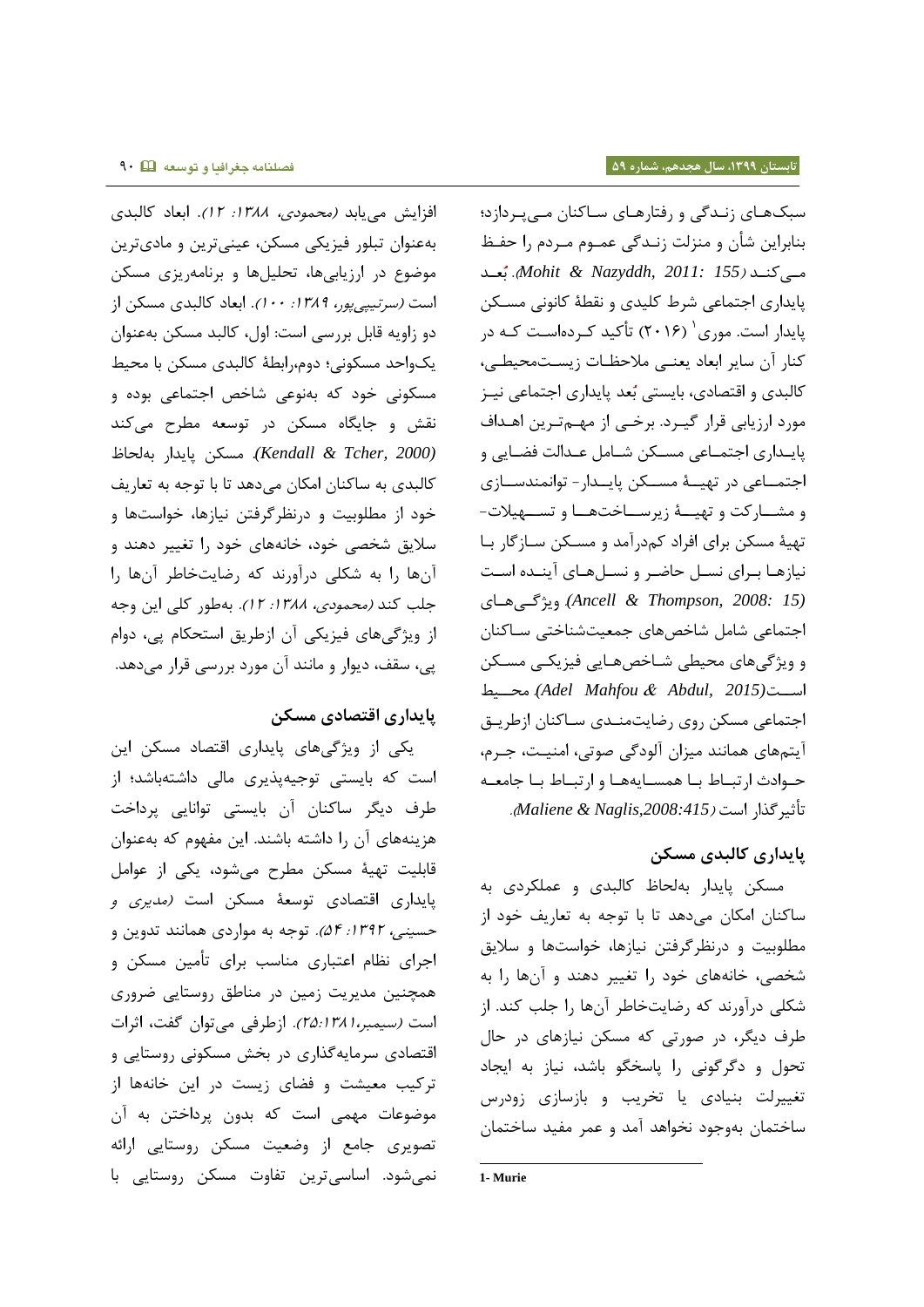مسکن شهری، آمیختگی تولید و معیشت روستایی با فعالیتهای روزانۀ زندگی در مسکن است. فضای مسکن روستایی ضمن برآوردهکردن نیازهای زیستی، فضایی مولد است که در خدمت تولید است. تجلی کالبدی فعالیتهای تولیدی در این نوع مسکن و رابطۀ متقابل فعالیتهای زیست و معیشت در زندگی روستایی به شکلگیری فضاهای با عملکرد معیشتی؛ یا عملکرد مختلط زیستی و معیشتی، که معماری آن متمایز از فضاهای زیستی است، منجر میشود. بر این اساس میتوان گفت که تالش برای طراحی مسکن مناسب روستایی بدون توجه به این بُعد تلاشی نافرجام خواهد بود.

## **پایداری زیستمحیطی مسکن**

امروزه تأیید اقدامات و فعالیتهای توسعه مشروط به لحاظکردن اهمیت مکان و حفظ محیطزیست و پیشگیری از آلودگیهای محیطی و تخریب و تغییر کاربری باغات و زمینهای کشاورزی است. با توجه به اثراتی که فعالیتهای ساختمانی و عمرانی بر طبیعت و محیط زیست روستایی دارد، بررسی مسکن از این وجه ضروری است *(سعیدی و حسینی حاصل، ١٣٨٨).* پایداری زیستمحیطی مسکن در ارتباط با اثرات مسکن روی محیط و تغییر آب و هوا و همچنین اثرات محیط روی مسکن و خودش است؛ بهطور خاص سه نوع ارتباط بین مسکن و محیط وجود دارد: -0 ساخت زیستمحیطی اثرات مستقیمی را در نواحی محلی ازنظر آلودگی هوا و آب، زباله و آسیبرسانی به اکوسیستمهای طبیعی بهجامیگذارد؛ -7 فعالیتهای روزمره در سکونتگاههای انسانی که اثرات زیستمحیطی مستقیمی را در نواحی محلی ازنظر آلودگیهوا و آب، زباله و آسیبرسانی به اکوسیستمهای طبیعی بهجا میگذارد**؛** -8 مساکن و ساکنان آنها نیز خود در معرض مخاطرات متنوع زیستمحیطی که ممکن است

انسانی یا طبیعی باشند قرار دارند؛ بنابراین برای تهیهکنندگان و برنامهریزان مسکن بسیار مهم استکه اقداماتیرادر ارتباط باکاهش نگرانیهای زیستمحیطی محلی و جهانی در رابطه با سالمتی عمومی، انرژی، آب و بهرهوری مواد و مصالح، و انتشار 2CO، مواد زائد و بازیافتسازگاری و انطباق با آب و هوا و کاهش خطرات زیستمحیطی را انجام دهند )*2000 ,McDonough*).

براساس بُعد پایداری زیستمحیطی مساکن پایدار بهویژه مساکن روستایی عمیقاً تحتتأثیر چشمانداز بوده و نقطۀ کانونی برای چشماندازها محسوب میشوند؛ بنابراین ضروری است که مساکن با چشماندازهای روستایی سازگاری داشته باشند؛ بر این اساسمکانیابی مساکن مؤلفهای حیاتی ازنظر اثربخشی محسوب میشود. در این راستا طراحی الگوی مسکن روستایی پایدار بایستی با زیباشناختی بصری، طراحی مسکن با حداقل مصرف انرژی، شکل مناسب، جایابی و جهتگیری مطلوب، میکرواقلیم محلی، پوشش گیاهی بهعنوان یک پناهگاه همگام شود. مهمترین استراتژیهای مرتبط با بهبود پایداری زیستمحیطی مسکن شامل:

- کاهش ردپای زیستمحیطی مسکن ازنظر انرژی و انتشار گازهای گلخانهای، استفاده از مصالح، آب و زمین و استفاده از مواد و همچنین نخالهها

- اطمینان از مسکن سالم و محیطهای اطراف ازجمله )بهبود بهداشت، تأثیر بهداشت عمومی و کاهش آلودگی)

- تقویت انعطافپذیری و سازگاری مسکن بهلحاظ مقاومت در مقابل مخاطرات و سبزبودن-کاهش خطرات زیستمحیطی و توسعۀ فضاهای سبز

ساختمانی مقرونبهصرفه و پایدار-کارایی و بازدهی انرژی و منابع، شیوهها و مصالح .)*UN-Habitat, 2011*(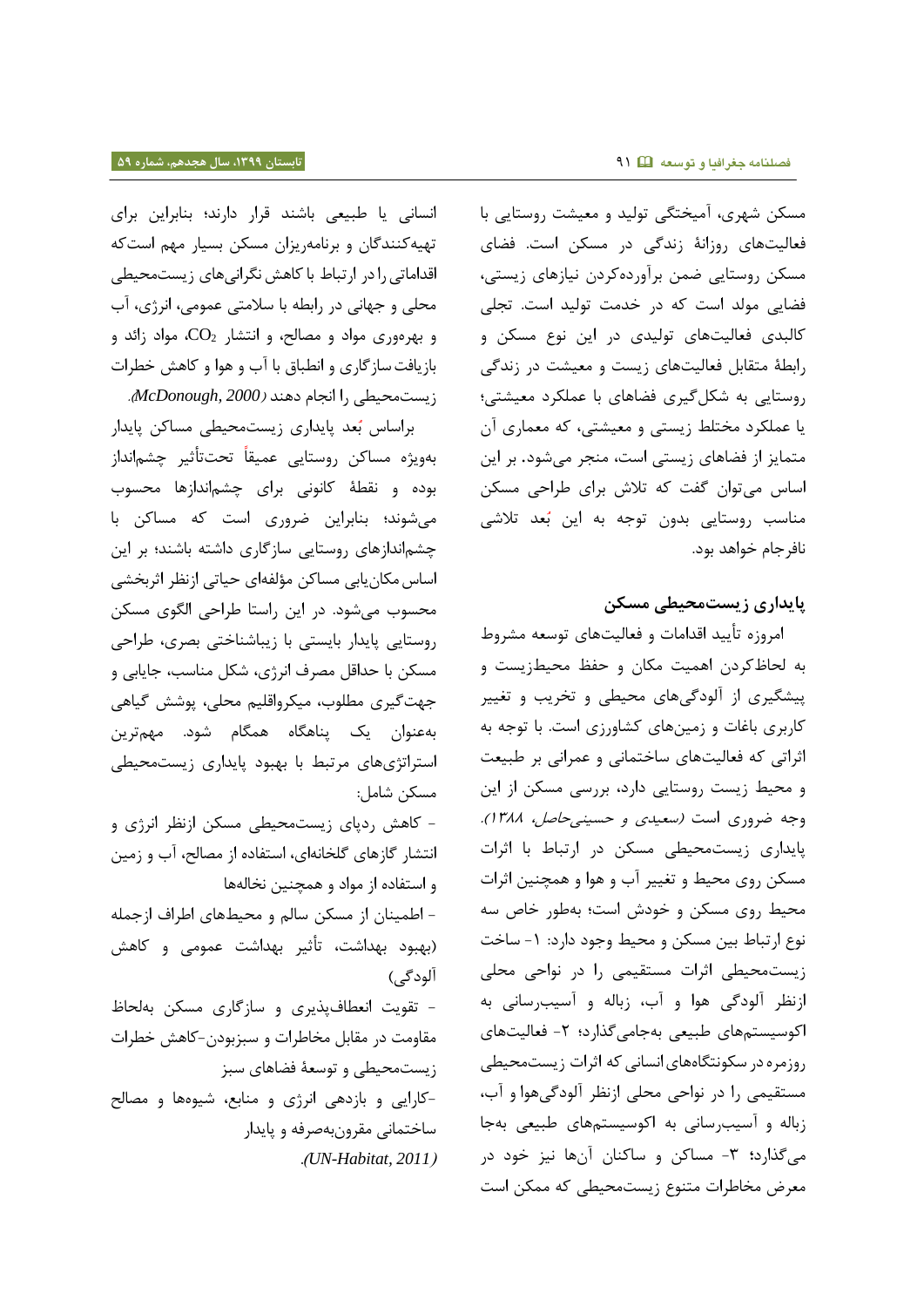کشور انجام شدهاست که نتایج تعدادی از این پژوهشها بهصورت اجمالی مورد اشاره قرار گرفتهاست

**پیشینۀ پژوهش** واکاوی ادبیات جهانی نشان میدهد که مطالعات مختلفی در زمینۀ مسکن روستایی در داخل و خارج )جدول 0(.

| نتايج پژوهش                                                                                                                                                                                                                                                                                                                                                                                                                                                   | عنوان پژوهش                                                                                   | سال                           | نام پژوهشگران                  | رديف |
|---------------------------------------------------------------------------------------------------------------------------------------------------------------------------------------------------------------------------------------------------------------------------------------------------------------------------------------------------------------------------------------------------------------------------------------------------------------|-----------------------------------------------------------------------------------------------|-------------------------------|--------------------------------|------|
| نتایج این پژوهش نشان میدهدکه شاخصهای مسکن پایدار در یکدههٔ<br>اخیر در روستاهای لهستان روبه بهبود بودهاست؛ اما هنوز نابرابریهای<br>منطقهای در این زمینه وجود دارد. نکتهٔ مهم در این زمنیه افزایش<br>پایداری اجتماعی و زیستمحیطی در روستاهای مورد مطالعه است.                                                                                                                                                                                                   | ارزیابی شاخصهای مسکن<br>پایدار در مناطق روستایی<br>لهستان با استفاده از تکنیک<br>تاكسونومى    | $Y \cdot \Lambda$             | گلاویکا و همکاران <sup>۱</sup> |      |
| در مطالعات مسكن روستايي، مسكن نبايستي بهصورت ايزوله و<br>منفرد بررسی شود؛ بلکه بایستی همراه با آن مسئلهٔ زیرساختها<br>و ویژگیهای اجتماعی نیز دیدهشود.                                                                                                                                                                                                                                                                                                         | مسکن و زیرساختها و خدمات<br>اساسی برای همه: یک چارچوب<br>مفهومی برای مسکن روستایی<br>هندوستان | $Y \cdot Y$                   | هينگوراني <sup>۲</sup>         | ٢    |
| شاخصهایی که برای ارزیابی پایداری مساکن بهکار برده میشود، جامع<br>نیستند و فقط بر ابعاد خاصی تمرکز میکنند و سایر ابعاد به دست<br>فراموشی سپرده میشود؛ بهویژه اینکه درحال حاضر در بحث مفهوم<br>پایداری، مقیاس، دامنه و عدمقطعیتهای اجتماعی مطرح است. برای<br>تعریف مسکن پایدار بایستی شاخصهای جامعی درنظر گرفت. این<br>مقاله نشان میدهد که در تعریف مسکن پایدار بایستی به جنبههای<br>اجتماعی و اقتصادی پایداری توجه ویژهای شود.                                 | تبیین و تفسیر جدیدی از مفهوم<br>مسكن پايدار                                                   | $Y \cdot Y$                   | بيراردي <sup>٢</sup>           | ٣    |
| مسکن پایدار چیزی فراتر از پایداری فیزیکی است و اساساً در بررسی<br>مسکن پایدار بایستی دیدی یکپارچه داشت. مهمترین ابعادی که<br>می تواند در مسکن پایدار به آنها توجه داشت، پایداری اجتماعی یعنی<br>نیاز به گسترش و عمقبخشی به مشارکت مردم ازطریق ظرفیتسازی و<br>توانمندسازی آنها و همچنین توجه جدی به ذهنیات آنها است.                                                                                                                                           | برنامههای کاربردی مسکن پایدار<br>و سیاستهایی برای بازتوانی<br>افراد كمدرآمد                   | $Y \cdot Y$                   | سالاوين و وارد <sup>۴</sup>    | ۴    |
| نتايج اين پژوهش نشان مىدهد كه برآوردن نيازهاى استفاده كنندگان<br>مسکن ضروری است؛ بنابراین برنامهریزان و تصمیم گیران بایستی<br>انگیزشهای شخصی روستاییان را در فرایند تصمیم گیری درنظر<br>بگیرند. همچنین نویسندگان اظهار می کنند که نظریهٔ سلسلهمراتب<br>نیازهای مازلو در توضیح انگیزههای کاربران مسکن قابل جرا است. این<br>نظریه نشان میدهد که سطوح متفاوت نیازهای استفاده کنندگان به<br>سطوح متفاوت انتظارات از مسكن، يعنى جنبههاى متفاوت مسكن<br>بستگی دارد. | بررسي متغيرهاي انتخاب مسكن<br>براساس سلسلهمراتب نيازهاى<br>مازلو                              | $\mathbf{r} \cdot \mathbf{r}$ | پور زوایی و جاسن <sup>۵</sup>  | ۵    |

**جدول :9 مطالعات انجامگرفته در راستای مسکن پایدار**

**1-Glowica and etal 2-Hingorani 3-Berardi 4-Sullivan & Ward 5-Poor Zavei & Jusan**

l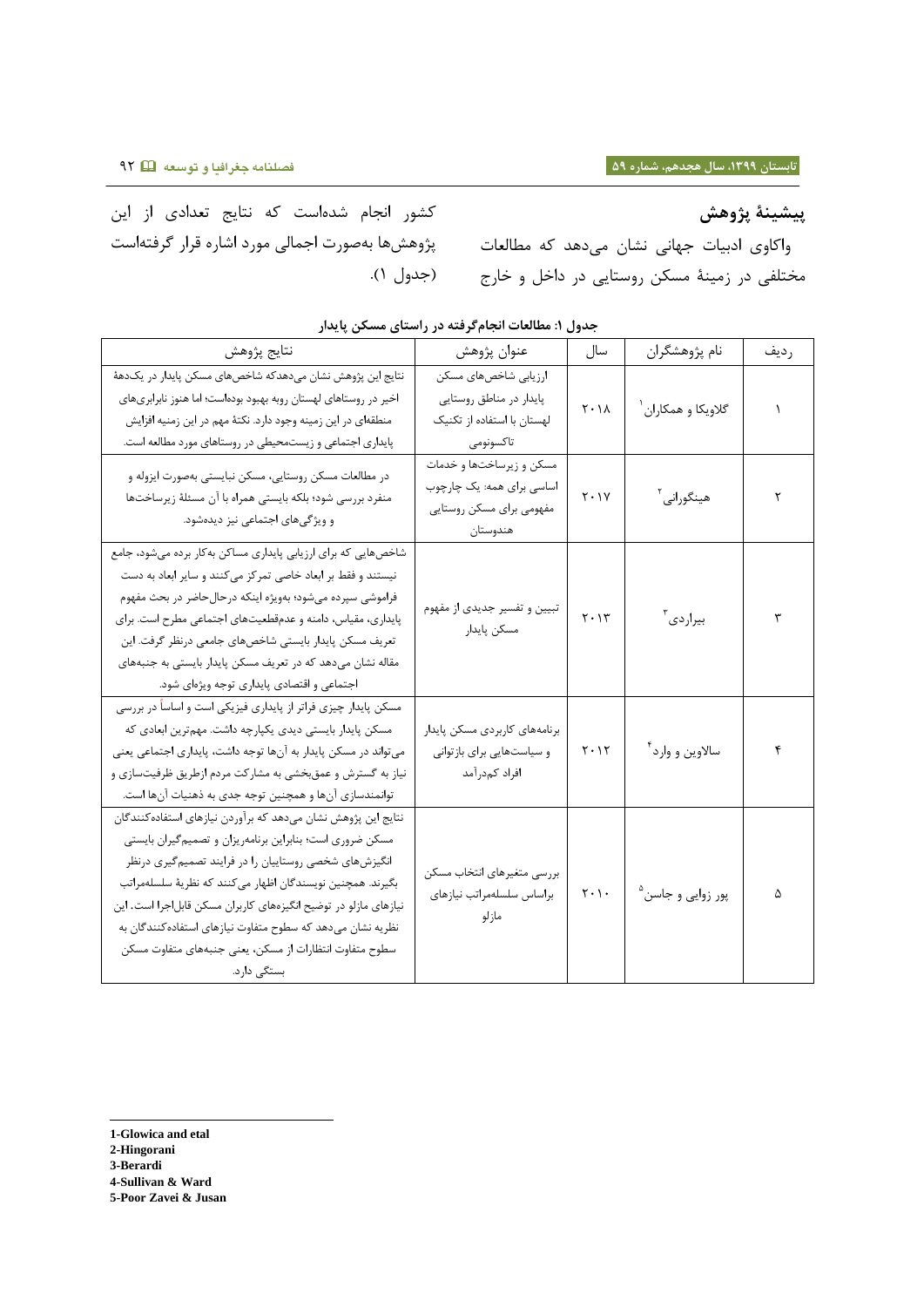|                                                                                                                                                                                                                                                                                                                                                                                                                                           | ادامة جدول ا                                                                                                     |      |                          |      |
|-------------------------------------------------------------------------------------------------------------------------------------------------------------------------------------------------------------------------------------------------------------------------------------------------------------------------------------------------------------------------------------------------------------------------------------------|------------------------------------------------------------------------------------------------------------------|------|--------------------------|------|
| نتايج پژوهش                                                                                                                                                                                                                                                                                                                                                                                                                               | عنوان پژوهش                                                                                                      | سال  | نام پژوهشگران            | رديف |
| نتايج نشان مىدهد شاخصهاى اقتصادى متراژ مسكن، وسيلة نقليه، تعداد دام،<br>مالكيت باغ، سابقهٔ دريافت اعتبارات، نوع شغل و درآمد و درصد درآمد بهدستآمده<br>از بخش غیرکشاورزی در تحولات کارکرد مسکن روستایی دارای رابطهٔ معنادار و<br>مؤثر است؛ بنابراین روند کنونی تحولات کارکردی مسکن روستایی کاهش تولیدات<br>مرتبط با مسکن در این نواحی را به همراه خواهد داشت.                                                                              | تحلیل شاخصهای اقتصادی مؤثر در<br>تحولات كاركرد مسكن روستايي<br>مطالعهٔ موردي: دهستان غني بيگلو،<br>شهرستان زنجان | ١٣٩۵ | محمدی یگانه و<br>همكاران | ۶    |
| با بررسی و مقایسهٔ مصالح بومی و مصالح جدید، مشخص میشود که مزایای استفاده<br>از مصالح بومی بهمراتب بیشتر است. عدمتخریب طبیعت در برداشت، کمترین<br>آلودگی در تولید، پایینبودن مصرف انرژی در تولید، صرفهجویی در انرژی<br>حملونقل، کاهش مصرف انرژی در بهرهبرداری، کاهش هزینههای تمامشده و از<br>همه مهمتر، بازگشت سریع به طبیعت و عدمتخریب محیط زیست، از مزایای مصالح<br>بومی بهشمار میرود. البته بهکارگیری مصالح بومی شرایط خاص خود را دارد. | نقش مصالح بومی در معماری پایدار از<br>دیدگاه زیستمحیطی                                                           | 1199 | اکرمی و علیپور           | ٧    |
| براساس این پژوهش مهمترین عوامل مؤثر بر طراحی مسکن روستایی عبارتاند از:<br>وجوه اقتصادی، اجتماعی، محیطزیستی و کالبدی است.                                                                                                                                                                                                                                                                                                                  | وجوه مؤثر بر طراحي مسكن روستايي                                                                                  | ۱۳۹۳ | زرگر و حاتمي             | ٨    |
| نگاه تک بعدی و فقدان دیدگاه توسعهای مجریان توسعه و عمران روستایی و<br>بیتوجهی به هویّت و کارکرد مساکن روستایی و فقدان دیدگاه نظامواره به پیچیدگی<br>فضای حاکمبر سکونتگاههای روستایی، این پدیده را به عناصری وابسته به شهر،<br>مصرفگرا و آسیبپذیر تبدیل کردهاست                                                                                                                                                                            | نوسازی و دگرگونی ساختاری-<br>کار کردی خانههای روستایی در<br>روستاهاي شهرستان ايجرود                              | ١٣٨٨ | سعیدی و<br>همكاران       | ٩    |
| نتایج این پژوهش نشان میدهد که در ساختوسازهای جدید مردم از مؤلفههای<br>کالبدی، استحکام و بهداشت رضایتمندی دارند؛ اما از مؤلفههای فرهنگی، اقتصادی و<br>كاركردي رضايت ندارند.                                                                                                                                                                                                                                                                | بررسي ميزان انطباق ساختوسازهاي<br>جدید روستایی با معماری بومی و<br>میزان رضایتمندی ساكنان (دلفان)                | ۱۳۹۱ | افتخاري و<br>همكاران     | ١.   |

مأخذ: مطالعات کتابخانهای نگارندگان، 0823

با مطالعه تحقیقات داخلی صورتگرفته در زمینۀ مسکن روستایی، می توان گفت علی رغم چندبُعدیبودن مسکن پایدار روستایی این تحقیقات فاقد رویکردی یکپارچه در مطالعات مسکن روستایی بوده و عمدتا بهصورت تکبُعدی و با تأکید بیشتر بر بُعد کالبدی به بررسی و تحلیل مسکن روستایی پرداختهاند؛ اما بررسی تحقیقات خارجی صورتگرفته در این زمینه نشان میدهد در مقولۀ مسکن پایدار روستایی فقط بحث پایداری کالبدی مطرح نیست؛ بلکه بایستی به پایداری زیستمحیطی، اقتصادی، اجتماعی و حتی حقوقی یعنی برنامهریزی کنترلی و نظارتی برای مقابله با تکثیر و ساخت مساکن ناپایدار نیز توجه کرد. این پژوهش ضمن سنجش مسکن پایدار در پی شناخت نارساییهای الگوی موجود مسکن و درنهایت طراحی الگوی مناسب برای مسکن پایدار روستایی است.

## **روش تحقیق**

تحقیق حاضر از نوع کاربردی و روش بررسی در آن توصفی- تحلیلی و پیمایشی است. برای گردآوری

دادهها از روش کتابخانهای و همچنین از روش میدانی و مشاهدۀ مستقیم استفاده شدهاست. برای شناسایی شاخصهای سنجش مسکن پایدار و نماگرهای مرتبط با آنها با تأکید ویژۀ مناطق روستایی از مطالعات مرتبط با حوزۀ تخصصی بهرهگیری شد و بر این اساس 8 قلمرو 07 متغیر و 31 گویه مطرح در این زمینه شناسایی شد و مبنای طراحی پرسشنامه بهعنوان ابزار اصلی تحقیق در مطالعات میدانی- قرار گرفت )جدول 7(. بهمنظور تعیین حجم نمونه، از فرمول کوکران استفاده شد. با توجه به حجم جامعۀ آماری روستاهای منطقۀ مورد مطالعه که برابر با 122801 نفر است، 811 نفر نفر تعیین شد. بهمنظور تحلیل یافتهها از آزمون T تکنمونهای و رادار پایداری استفاده شد.

رادار پایداری یک ابزار گرافیکی است که میتواند با ترکیب و نمایش ارزش شاخصهای پایداری کمک شایانی در زمینۀ درک مختلف پایداری در زمینههای مختلف ایجاد کند.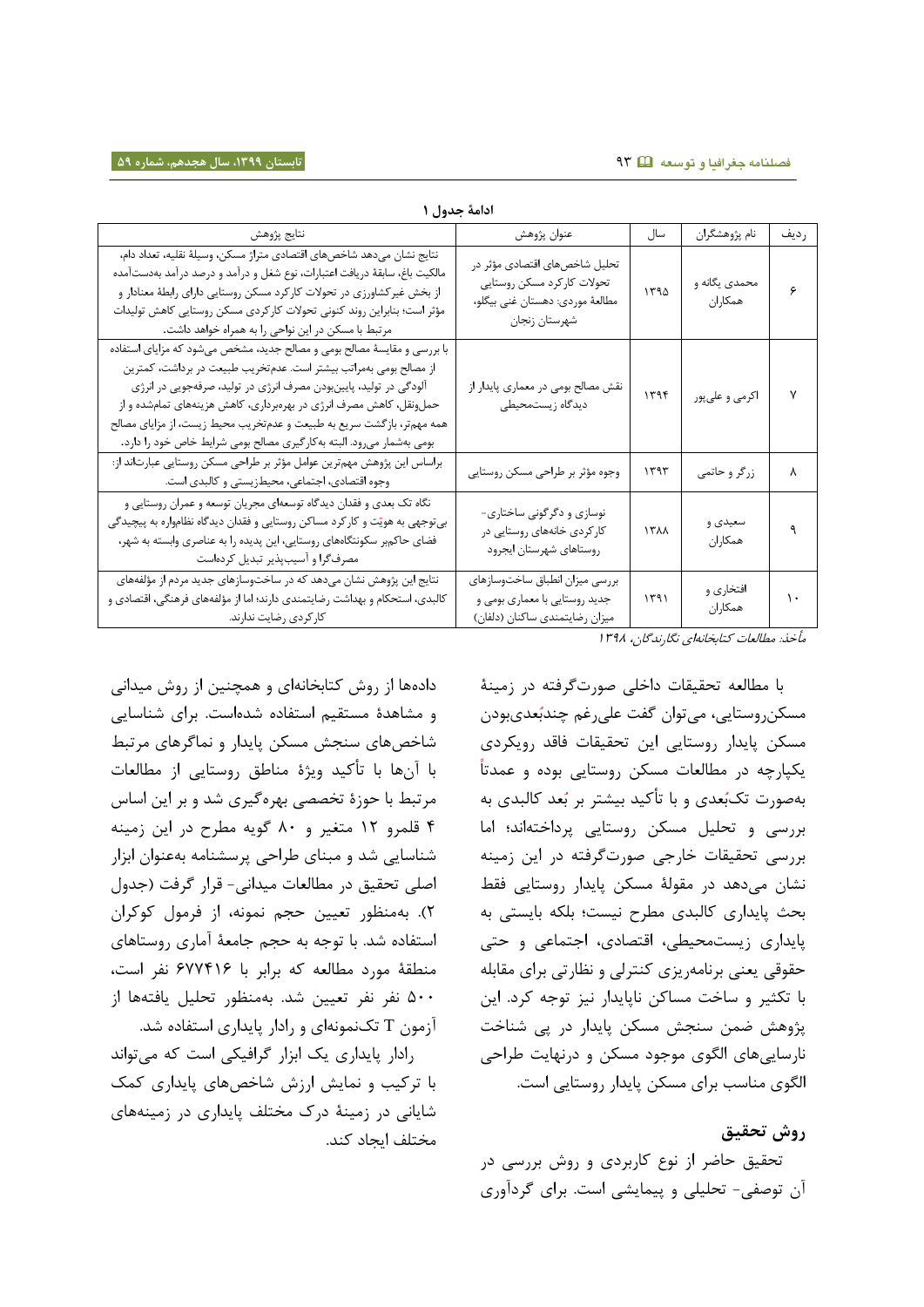|               | جدول ٢: تعريف عملياتي متغيرها                                                                                                                                                                                                                                                                                                                                                       |                                                                |                    |
|---------------|-------------------------------------------------------------------------------------------------------------------------------------------------------------------------------------------------------------------------------------------------------------------------------------------------------------------------------------------------------------------------------------|----------------------------------------------------------------|--------------------|
| تعداد<br>گويه | گويەھا                                                                                                                                                                                                                                                                                                                                                                              | متغيرها                                                        | ابعاد              |
| ۵             | میزان استطاعت تأمین هزینههای تصرف مسکن مثل هزینههای جاری آب برق، مصرفی و تلفن؛ استطاعت مالی<br>خود در تأمین هزینههای ساخت مسکن؛ استطاعت مالی در تأمین هزینههایی همانند تعمیرات اساسی مثل<br>بازسازي مسكن؛ توانايي بازپرداخت وامها در ساخت مسكن؛ هزينههاي ثابت                                                                                                                       | استطاعت مالى                                                   | بُعد اقتصادي       |
| ٣             | مهارت نیروی کار محلی؛ روند زمانی ساخت مسکن؛ میزان مشارکت در ساخت                                                                                                                                                                                                                                                                                                                    | بهرەورى در ساخت                                                |                    |
| ۵             | رضایت از فضای معیشتی واحد مسکونی؛ رضایت از زیربنای طویله؛ رضایت از زیربنای فضای نگهداری علوفه؛<br>رضایت از فضای نگهداری انبار و تجهیزات کشاورزی؛ رضایت از فضای معیشتی                                                                                                                                                                                                               | نقش مسكن در<br>معيشت                                           |                    |
| ٩             | دوام مصالح به كار رفته در پي؛ دوام مصالح به كار رفته در ديوار؛ دوام مصالح به كار رفته در سقف؛ دوام مصالح<br>به کار رفته در کف واحد مسکونی؛ دوام سازهٔ سقف واحد مسکونی؛ نظارت فنی ساخت مسکن ؛ مقاومسازی در<br>مقابل زلزله؛ دوام مصالح بهكار رفته در سقف؛ دوام مصالح بهكار رفته در كُرسىچينى                                                                                          | استحكام                                                        |                    |
| ۶             | توجه به جهت یابی مناسب واحد مسکونی برای استفاده از گرمای خورشید (نور جنوب)؛ توجه به جهت یابی<br>مناسب مسکن در کاهش تأثیر باد در اتلاف حرارت؛ توجه به جهت $\mathfrak{X}_n$ ی مناسب بنا در مقابل بادهای مزاحم و<br>بادهای مناسب؛ توجه بهاستفاده از نور و تهویهٔ طبیعی؛ توجه به بهرهگیری از نوسان روزانهٔ دمای هوا در طراحی<br>الگوي مسكن (تعبيهٔ پنجره و نورگير درجهت مناسب)          | صرفهجويي انرژى                                                 | كالبدى             |
| ۶             | عدمقرارگیری فضای دامی در مسیر باد غالب و پخش بوی آن در محوطه؛ مناسببودن نحوهٔ دفع زبالههای<br>خانگی؛ مناسببودن نحوهٔ دفع فضولات حیوانی؛ مناسببودن محل قرار گیری سرویس بهداشتی؛ مناسببودن<br>محل قرارگیری طویله؛ مناسببودن همجواری فضاهای زیستی و دام                                                                                                                                | بهداشت                                                         |                    |
| ۵             | دسترسی مسکن به مراکز خرید در روستا؛ دسترسی مسکن به حملونقل عمومی؛ دسترسی مسکن به مراکز<br>آموزشی؛ دسترسی مسکن به مراکز بهداشتی؛ دسترسی به مراکز مذهبی و فرهنگی (کتابخانه-مسجد)                                                                                                                                                                                                      | دسترسى واحد<br>مسکونی به خدمات                                 |                    |
| ۵             | سیستم سرمایشی (مثل کولر آبی،کولر گازی سیستم گرمایشی مسکن، رضایت از تأسیسات زیربنایی (آب، برق،<br>گاز، تلفن و…) در واحد مسکونی خود                                                                                                                                                                                                                                                   | برخوردارى واحدهاى<br>مسکونی از تسهیلات                         |                    |
| ۴             | حفظ محرمیت و آرامش روحی و روانی اعضای خانواده؛ سازگاری طرح و معماری واحد مسکونی با هویتهای<br>فرهنگی و سنتی؛ سازگاری واحد مسکونی با موقعیت اجتماعی خانواده؛ رضایت از تراکم اتاق                                                                                                                                                                                                     | سازگاری مسکن با<br>هويت و ساختار<br>خانوادگی                   | اجتماعی-<br>فرهنگي |
| ٨             | مناسببودن محل قرار گیری اتاق خواب؛ مناسببودن محل قرارگیری اتاق مهمان؛ مناسببودن محل قرارگیری<br>آشپزخانه؛ مناسببودن زیربنای فضای پذیرایی؛ مناسببودن زیربنای اتاق خواب؛ مناسببودن زیربنای آشپزخانه؛<br>مناسببودن همجواري فضاهاي زيستي و طبخ غذا؛ مناسببودن زيبايي شناختي بصرى مسكن                                                                                                   | رضایت از معماری<br>داخلی و بیرونی واحد<br>مسكونى               |                    |
| ۶             | توجه به اجتناب از مکان یابی در ارتفاعات؛ توجه به خصیصههای طبیعی موجود در طراحی؛ میزان توجه به شکل<br>مناسب مسکن (تناسب با محیط پیرامون)؛ توجه به طراحی مسکن در ایجاد کمترین تغییرات در محیط (ایجاد<br>سکو و یا خاکبرداری)؛ میزان استفاده از مصالح بومی در ساخت واحد مسکونی                                                                                                          | انطباق واحد مسكونى<br>بامحيط زيست و<br>طبيعت                   |                    |
| γ             | توجه به حفظ زمینهای کشاورزی و مراتع در طراحی و پیادهسازی الگوی مسکن؛ استفاده از چوب برای تأمین<br>سوخت مصرفی؛ تأثیر واحدهای مسکونی روستایی در تولید مواد زاید؛ تأثیر واحدهای مسکونی روستایی در<br>آلودگی هوا؛ تأثیر واحدهای مسکونی روستایی در آلودگی منابع آب؛ استفاده از سیستمهای نامناسب جمعآوری<br>و دفع زبالههای خانگی؛ استفاده از سیستمهای نامناسب جمعآوری و دفع فضولات حیوانی | تأثير واحدهاى مسكونى<br>روستایی در تخریب<br>زيستبوم (اكوسيستم) | زيستمحيطى          |
| ٧٠            |                                                                                                                                                                                                                                                                                                                                                                                     |                                                                | مجموع              |

*UN-Habitat,2017; Sullivan & Ward,2012; Islik and Tulbentci,2012;* ؛0827 ،سرتیپیپور :مأخذ

از شمال به استانهای مرکزی و همدان، از جنوب به تقسیمات کشوری، استان لرستان دارای 00 برنامه و بودجه استان لرستان، 0823(. براساس آخرین شهرستان، 01 شهر، 71 بخش، 30 دهستان و 7388 آبادی دارای سکنه بوده و مرکز آن شهر خرمآباد است.

استان لرستان (محدودۀ مورد مطالعه) در غرب ایران استان خوزستان، از شرق به استان اصفهان و از غرب به استانهای کرمانشاه و ایلام محدود است. *(سازمان*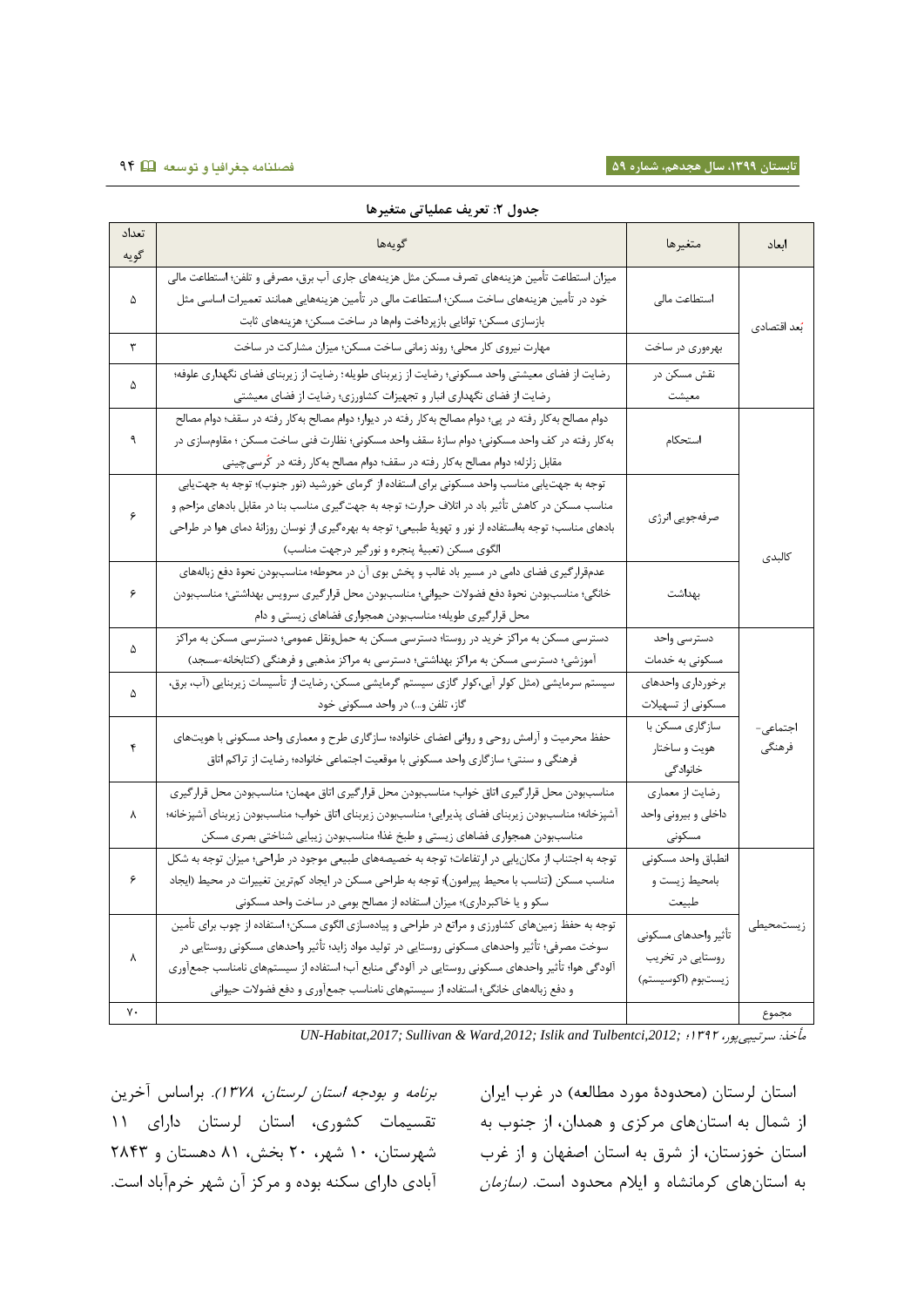بودهاست. این مؤلفه بهتنهایی 78/23 درصد از واریانس کل را بیان میکند. بارش سومین متغیر در این طبقهبندی است که 07/28درصد از واریانس کل را دربرمیگیرد. نتایج بهدستآمده از تحلیل مؤلفههای مبنا با اصول و قوانین هواشناسی و اقلیمشناسی انطباق دارد. پس از تحلیل عاملی و مشخصکردن عاملها با استفاده از روش تحلیل خوشهای WARD به خوشهبندی شهرستانها پرداختهشد. براساس تحلیل خوشهای شهرستانهای استان در 8 پهنۀ اقلیمی )پهنۀ نیمهمرطوب با تابستان گرم و زمستان معتدل، پهنۀ نیمهمرطوب با تابستان معتدل و زمستان سرد و پهنۀ نیمهخشک با تابستان بسیار گرم و زمستان نسبتا سرد مشخص شد( قرار گرفتهاند. پس از پهنهبندی اقلیمی و مشخصشدن مناطق همگن اطالعات مربوط به متغیرهای تعداد خانوار، وضعیت طبیعی و فاصلۀ هر روستا تا مرکز شهرستان دستهبندی شد و وارد محیط GIS شد. در هر پهنه براساس این سه متغیر به تعداد حالتهای ایجادشده در محیط GIS کویری )query )گرفته شد و فراوانی روستاهای هر دسته در پهنههای همگن مشخص شد. پس از مشخصکردن و دستهبندی هر یک از شاخصها اقدامبه دستهبندی روستاها در هر یک از پهنهها براساس این سه شاخص شد و فراوانی روستاهای هر دسته در هر کدام از پهنهها مشخص شد که درمجموع تعداد 81 روستا به صورت نمونه انتخاب شد (جدول ٣).

کشاورزی و دامداری شغل اصلی مردم روستاهای استان لرستان محسوب میشود. بهمنظور انتخاب نمونهها، با توجه به وسعت منطقۀ مورد مطالعه میبایست در گام نخست مناطق همگن مشخص شود. بدین منظور اطالعات 70 پارامتر اقلیمی از 2 ایستگاه سینوپتیک طی یک دورۀ ده ساله جمعآوری شد. برای اطمینان از کفایت نمونهگیری و تشخیص مناسببودن دادهها برای انجام تحلیل عاملی آزمون کایزر مایر و بارتلت بهکار رفت؛ با توجه به اینکه شاخص کایزر مایر برابر با 1/217 با سطح معنیداری 10111 بهدست آمد، نتایج آزمون کفایت حجم نمونه و مناسببودن دادهها برای انجام تحلیل عاملی را نشان داد و به کمک روش تحلیل عاملی مؤلفههای اصلی به 3 مؤلفه کاهش داده شدند. درصد واریانس هر یک از عوامل بهترتیب عبارتاند از: ١٢/٧٤، ٢٣/٩٨، ٣۶/٤٢ و 71/17 درصد باقیمانده از واریانس کل سهم عوامل چهارم تا هشتم است که بهدلیل تأثیر و نقش بسیار ضعیفی که در پهنهبندی استان دارد، بهعنوان عوامل تأثیرگذار ذکر نشدهاند. با توجه به ماتریس بار عاملی و ماتریس امتیازات عاملی مشخص میشود که اقلیم منطقه حاصل تعامل 8 مؤلفۀ مختلف یعنی )حرارتی، رطوبت و بارش) است. این عوامل با مقادیر ویژه بیش از 0 حدود 28/88 درصد از کل واریانس را توجیه میکنند. از میان متغیرهای مورد مطالعه، پارامترهای مربوط به دما بیشترین درصد واریانس کل را به خود اختصاص دادهاست؛ بنابراین اولین متغیر زمینهای مؤلفه با عنوان عامل حرارت تعیین شد. رطوبت دومین عامل مهمی است که در این طبقهبندی مؤثر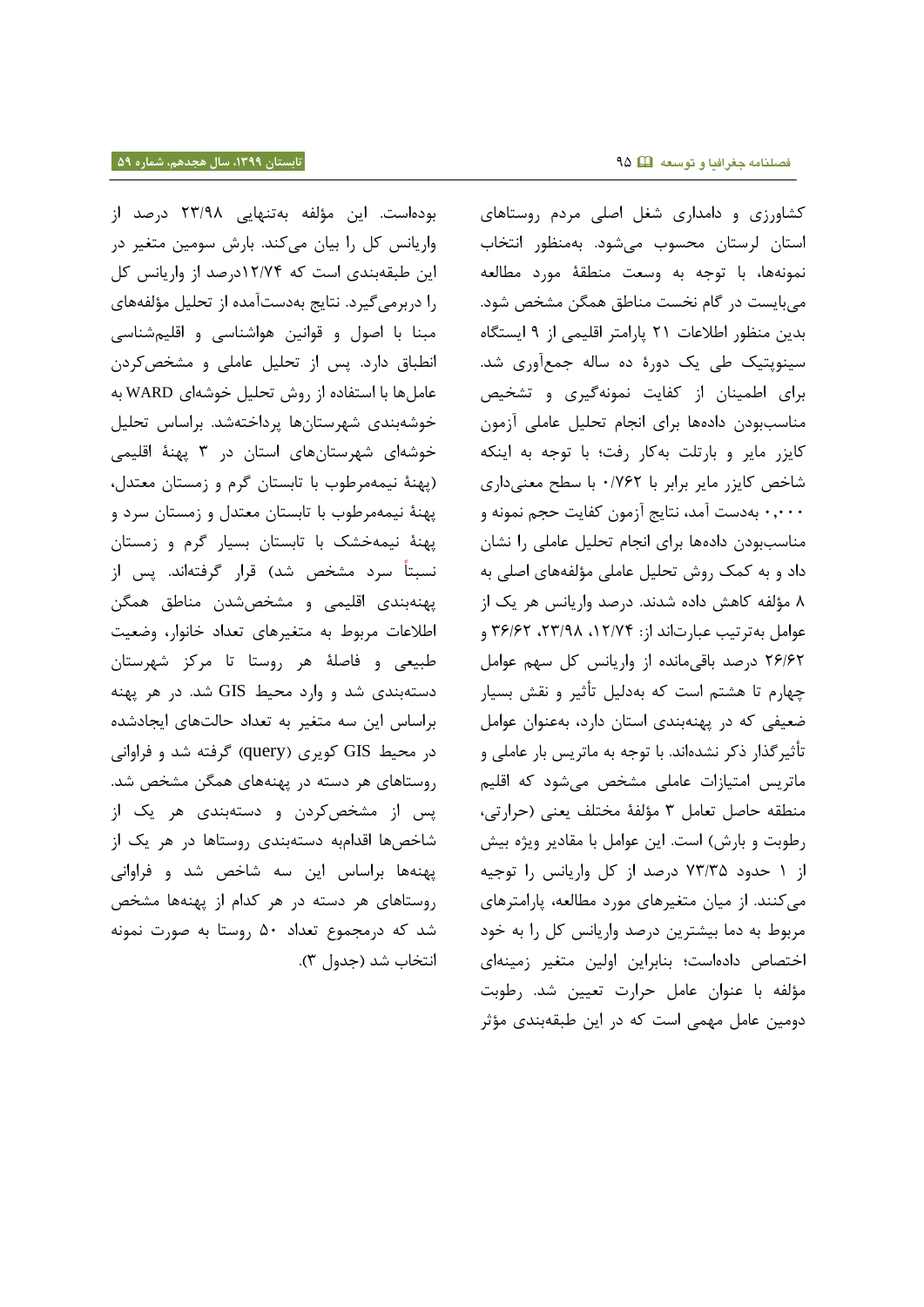

**شکل :9 روستاهای منطقۀ مورد مطالعه** تهیه و ترسیم : نگارندگان، 0823

**یافتهها**

**ارزیابی پایداری مسکن در سطح روستاهای نمونه بهوسیلۀ رادار پایداری**

برای دستیابی به نتایج دقیقتر بهمنظور ارزیابی سطوح پایداری مسکن روستایی در منطقۀ مورد مطالعه از رادار پایداری براساس طبقات پنجگانۀ پرسکات آلن استفاده شد. الزم به ذکر است که شاخصها و معرفهای پایداری مسکن روستایی در جامعۀ نمونه از دیدگاه سرپرست خانوار (مردم) مورد

بررسی و ارزیابی قرارگرفت. برای این منظور ابتدا برای تکتک شاخصها و معرفهای طرحشده در قبل، ارزشهای واقعی ازطریق دادههای اولیه و ثانویه در هر پهنه جمعآوری و محاسبه شد و سپس براساس ارزشهای میانگین بهدستآمده به بررسی و ارزیابی پایداری در هر یک از پهنهها پرداخته شد که نتایج آن در جداول و نمودارهایی که در ادامه ارائه شدهاند، آورده شدهاست )جدول 8(.

| وضعيت                   | معادل                             | ارزش                         | ر تبه |
|-------------------------|-----------------------------------|------------------------------|-------|
| ناپايدار                | ۲۰-۰                              | ۲۰-۰                         | ۵     |
| ناپايداري بالقوه (ضعيف) | $f - 7$                           | $f - 7$                      |       |
| متوسط                   | $9 - 8$                           | $9. - 9$                     |       |
| پايداري بالقوه (خوب)    | $\lambda \cdot -\epsilon \lambda$ | $\lambda \cdot -\frac{1}{2}$ |       |
| پايدار                  | $\lambda$ - $\lambda$             | $\lambda$ - $\lambda$        |       |
|                         |                                   |                              |       |

مأخذ: نگارندگان، ١٣٩٨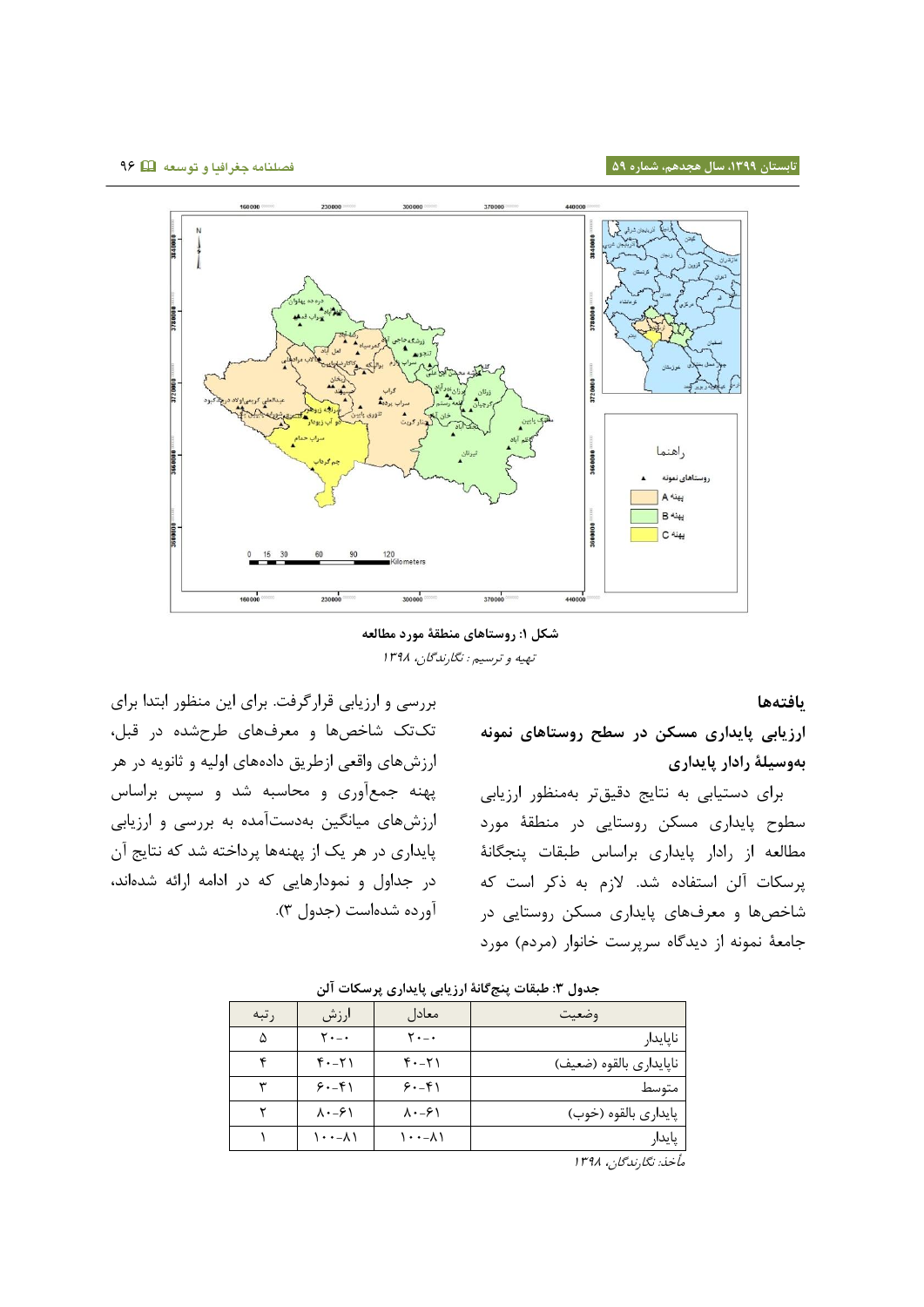**پهنۀ نیمهمرطوب باتابستان گرم و زمستان معتدل** از دیدگاه پاسخگویان در این پهنه روستاهای چناران، تنوری باال، سراب ناوهکش و روستای حسیوند بهلحاظ مؤلفههای اقتصادی، اجتماعی، کالبدی و زیستمحیطی بهترتیب با ۰/۴۵۲ ، ۰/۵۰۲ ۰/۶۳۴ و 1/828 باالترین امتیاز و روستاهای خانآباد، اوالد دربندکبود، برالیکه و چناران کمترین امتیازات را کسب کردهاند؛ اما با درنظرگرفتن همۀ ابعاد پایداری روستای گراب با میانگین 1/12 باالترین رتبۀ پایداری را بهدست آوردهاست و روستای اوالد دربندکبود با 1/03 کمترین پایداری را بهدستآوردهاست )جدول 8(.

با درنظرگرفتن همۀ ابعاد پایداری براساس رادار پایداری در پهنۀ نیمهمرطوب با تابستان گرم و زمستان معتدل 3 روستا در وضعیت ناپایداری، 00 روستا در وضعیت پایداری ضعیف و 7 روستا در وضعیت پایداری متوسط قرار گرفتهاند (جدول ۵). همان گونه که (جدول ۵) نشان میدهد، به لحاظ بُعد کالبدی، در این پهنه ۹ روستا در وضعیت ناپایداری و 2 روستا در وضعیت ناپایداری ضعیف قرار گرفتهاند. براساس یافتههای میدانی مشخص شد که سازۀ 71/1 درصد از واحدهای مسکونی هنوز از خشتوگل و چوب است. 20/2 درصد از واحدهای مسکونی در هنگام ساخت فاقدنظارت فنی بودهاند. همچنین عمر 73/3 درصد از واحدهای مسکونی در این پهنه باالتر از 71 سال است. با این وجود در این پهنه وضعیت کالبدی مسکن مناسبتر از پهنۀ نیمهمرطوب با تابستانهای مرطوب و زمستانهای سرد است. یکی دیگر از شاخصهای کالبدی مسکن که نقش مهمی در وضعیت بهداشت و سالمت مساکن روستایی دارد، نحوۀ قرارگیری فضاهای زیستی و دامی است. یافتههای میدانی نشان میدهد که 32/1 درصد از مساکن، فضای زیستی و دامی آنها متداخل است که بهلحاظ بهداشتی مشکالت زیادی را برای ساکنان بهوجود میآورد. متوسط تعداد اتاقها و متوسط افراد خانواده در این پهنه نشان میدهد، 82/8 درصد از جامعۀ آماری اظهار کردهاند که تعداد اتاقها با ساختار خانواده متناسب نیست. همچنین 81/8 درصد از

خانوارها اعالم کردهاند که بهخاطر عدماستحکام بنا، نامناسببودن فضای داخلی و معماری مسکن آرامش روحی و روانی ندارند. همچنین یافتههای میدانی نشان میدهد که در این پهنه بیش از 11 درصد ساکنان از قرارگیری سرویس بهداشتی، آشپزخانه و فضاهای معیشتی رضایت ندارند )جدول 8(. یافتهها نشان میدهد که روستاهای مورد مطالعه در این پهنه بهلحاظ شاخص زیستمحیطی نیز وضعیت مناسبی ندارند؛ بهطوری که 00 روستا کامال ناپایدار هستند. براساس یافتههای میدانی، 18/2 درصد از واحدهای مسکونی مورد مطالعه در این پهنه از مصالح بومی در ساخت مسکن استفاده نکردهاند و هیچ تناسبی با محیط پیرامون خود ندارند. همچنین 78/3 درصد از واحدهای مسکونی در این روستاها به خصیصههای طبیعی ازجمله حفظ فاصلهٔ مناسب با حریم رودخانه توجه نکرده و همچنین مکانیابی آنها در مناطق مرتفع و شیبدار بودهاست. از طرفی در این پهنه 8083 درصد از واحدهای مسکونی بدون توجه به حف مراتع و زمینهای کشاورزی ساخته شدهاند. همچنین در این پهنه بهلحاظ مؤلفۀ اجتماعی، 1 روستا در وضعیت ناپایدار قرار گرفتهاند. مطالعات میدانی نشان میدهد که به دلیل اینکه روستاهای این پهنه عمدتا در دشتهای استان قرار گرفتهاند، عمدتا دارای امکانات و تسهیالتزیرساختیازجمله راههای ارتباطی مناسبتری با مراکز شهری هستند؛ درنتیجه مساکن این پهنه عمدتا از امکانات مناسبتری برخوردار هستند. همچنین بهدلیل اینکه در این پهنه شاهد نفوذ بیشتری از معماری شهری و استفاده از مصالح جدید در این پهنه هستیم، عمدتا خانوارهای مورد مطالعه از معماری بیرونی اظهار رضایت داشتند؛ اما از معماری درونی بهلحاظ سازگاری با هویت و ساختار فرهنگی خود احساس رضایت نداشتند؛ بهگونهای که در برخی از خانوارها از مسکن نوساز خود برای مهمان استفاده کرده و ترجیح میدانند که خانوادهشان در مسکن بومی سکونت داشتهباشند.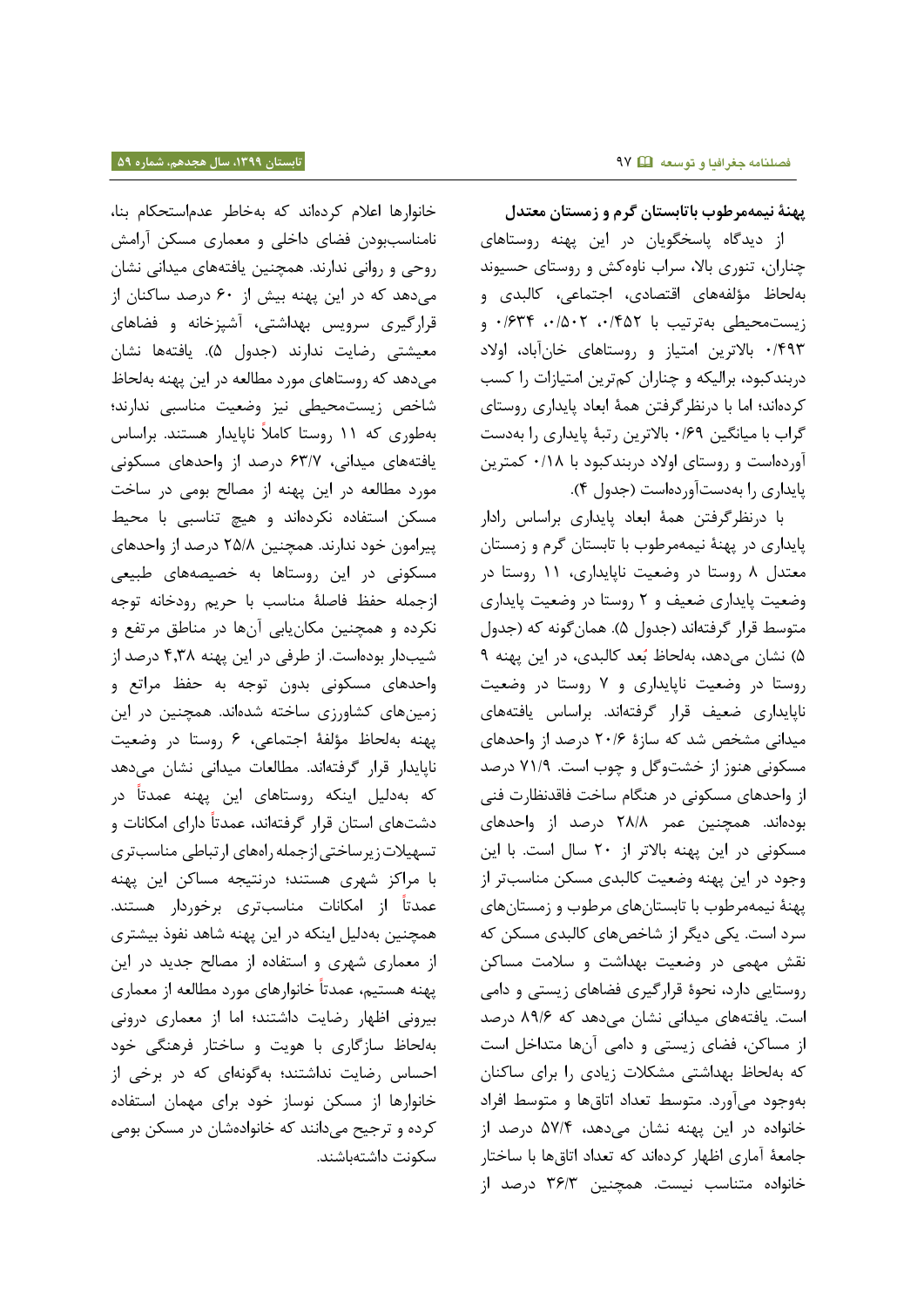# **تابستان ،9911 سال هجدهم، شماره 51 فصلنامه جغرافیا و توسعه** 23

|                      |                  |                                 | وضعيت پايداري |                               | وضعيت پايداري     |                                           | وضعيت پايداري    |                                                 | وضعيت پايداري |                                   |              |
|----------------------|------------------|---------------------------------|---------------|-------------------------------|-------------------|-------------------------------------------|------------------|-------------------------------------------------|---------------|-----------------------------------|--------------|
| رتبه                 | وضعيت پايداري كل |                                 | زيستمحيطى     |                               | كالبدى            |                                           | اجتماعى          |                                                 | اقتصادى       |                                   | نام روستا    |
|                      |                  |                                 |               |                               |                   |                                           |                  |                                                 |               |                                   |              |
| $\lambda$            | پايدارى          | .99.                            | پايدارى       | .5.1                          | پايدارى           | $\cdot \cdot \circ \cdot \tau$            | پایداری          | .750                                            | پايدارى       | .770                              | گراب         |
|                      | ضعيف             |                                 | بالقوه        |                               | متوسط             |                                           | ضعيف             |                                                 | ضعيف          |                                   | سراب         |
| ٢                    | پایداری<br>متوسط | .79.                            | ناپايدار      | $\cdot$ , $\vee$ $\cdot$      | پايدارى<br>بالقوه | .554                                      | پایداری<br>متوسط | .58                                             | ناپايدار      | .119                              | ناوهكش       |
|                      |                  |                                 |               |                               |                   |                                           |                  |                                                 |               |                                   |              |
| ٣                    | پایداری          | .777                            | ناپايدار      | .149                          | پايدارى           | .55                                       | پايدارى          | $\cdot \, . \, \vartriangle \cdot \, \curlyvee$ | پايدارى       | .779                              | تنوري پايين  |
|                      | ضعيف             |                                 |               |                               | متوسط             |                                           | متوسط            |                                                 | ضعيف          |                                   |              |
| ۴                    | پايدارى          | .779                            | پايدارى       | .597                          | پايدارى           | $\cdot$ , $\cdot$ $\cdot$ $\cdot$         | پايدارى          | .555                                            | ناپايدار      | .1Yf                              | حسيوند       |
|                      | ضعيف             |                                 | متوسط         |                               | ضعيف              |                                           | متوسط            |                                                 |               |                                   |              |
| ۵                    | پايدارى          | $\cdot$ , $\mathbf{r}$          | پايدارى       | .791                          | پايدارى           | .779                                      | پايدارى          | $\cdot$ , $\mathbf{r} \cdot \mathbf{v}$         | پايدارى       | .577                              | عبدالعلى     |
|                      | ضعيف             |                                 | ضعيف          |                               | ضعيف              |                                           | ضعيف             |                                                 | متوسط         |                                   | كريمي        |
| ۶                    | پایداری          | .719                            | پايدارى       | .7Y)                          | پايدارى           | .559                                      | پايدارى          | .77.                                            | پايدارى       | .777                              | پيرمحمدشاه   |
|                      | ضعيف             |                                 | ضعيف          |                               | متوسط             |                                           | ضعيف             |                                                 | ضعيف          |                                   |              |
| ٧                    | پايدارى          | .719                            | پايدارى       | ۰٫۴۶۱                         | پايدارى           | .779                                      | پايدارى          | $\mathsf{r},\mathsf{N}$                         | پايدارى       | ۰٫۳۴۲                             | رضا آباد     |
|                      | ضعيف             |                                 | متوسط         |                               | ضعيف              |                                           | ضعيف             |                                                 | ضعيف          |                                   |              |
| ٨                    | ناپايدار         | .74.                            | ناپايدار      | .119                          | پايدارى           | $\cdot \cdot \mathsf{A} \cdot \mathsf{A}$ | ناپايدار         | .111                                            | پايدارى       | $\cdot$ , $\cdot$ $\cdot$ $\vee$  | شورابه پايين |
|                      |                  |                                 |               |                               | متوسط             |                                           |                  |                                                 | ضعيف          |                                   |              |
| ٩                    | پایداری          | .75y                            | پايدارى       | .54                           | ناپايدار          | .147                                      | پايدارى          | .77.                                            | ناپايدار      | .1Y                               | براليكه      |
|                      | ضعيف             |                                 | متوسط         |                               |                   |                                           | ضعيف             |                                                 |               |                                   |              |
| $\mathcal{L}$        | پايدارى          | .709                            | پايدارى       | .570                          | ناپايدار          | $\cdot$ , $\gamma$                        | پايدارى          | $\cdot$ ,<br>۲ $\cdot$ $\wedge$                 | پايدارى       | $\cdot$ ,۲ $\cdot$ $\Delta$       | سراب         |
|                      | ضعيف             |                                 | متوسط         |                               |                   |                                           | ضعيف             |                                                 | ضعيف          |                                   | ميرزاوند     |
| $\setminus$          | پایداری          | $\cdot$ , $\tau \Delta \lambda$ | پايدارى       | .59                           | پايداري           | $\cdot$ , $\cdot$ , $\cdot$               | پايدارى          | $\cdot$ , $\cdot$ $\cdot$ $\cdot$               | پايدارى       | .711                              | چنارگريت     |
|                      | ضعيف             |                                 | متوسط         |                               | ضعيف              |                                           | ضعيف             |                                                 | ضعيف          |                                   |              |
| $\gamma$             | پايدارى          | .70Y                            | پايدارى       | .50V                          | پايدارى           | $\cdot$ ,۲ $\cdot$ ۵                      | ناپايدار         | .195                                            | ناپايدار      | .1196                             | كمر سياه     |
|                      | ضعيف             |                                 | متوسط         |                               | ضعيف              |                                           |                  |                                                 |               |                                   |              |
| $\gamma$             | ناپايدار         | .770                            | پايدارى       | .710                          | ناپايدار          | ۰,۱۹۱                                     | پايدارى          | .715                                            | پايدارى       | .771                              | گلستانه      |
|                      |                  |                                 | ضعيف          |                               |                   |                                           | ضعيف             |                                                 | ضعيف          |                                   |              |
| $\mathcal{N}$        | پايدارى          | .755                            | ناپايدار      | .15f                          | پايدارى           | .71                                       | ناپايدار         | .199                                            | پايدارى       | .567                              | چناران       |
|                      | ضعيف             |                                 |               |                               | ضعيف              |                                           |                  |                                                 | متوسط         |                                   |              |
| ۱۵                   | پايدارى          | .777                            | ناپايدار      | ۱۶۵.                          | پايدارى           | $\cdot$ , $\mathbf{r} \cdot \mathbf{r}$   | پايدارى          | .719                                            | پايدارى       | $\cdot$ , $\cdot$ $\wedge$        | سراب پرده    |
|                      | متوسط            |                                 |               |                               | ضعيف              |                                           | ضعيف             |                                                 | ضعيف          |                                   |              |
| ۱۶                   | ناپايدار         | .199                            | ناپايدار      | $\cdot$ ,174                  | ناپايدار          | ۰,۱۹۵ $\cdot$                             | پايداري          | .719                                            | پايداري       | $\cdot$ , $\uparrow \wedge \cdot$ | ريخان        |
|                      |                  |                                 |               |                               |                   |                                           | ضعيف             |                                                 | ضعيف          |                                   |              |
| $\backslash\!\!\vee$ | ناپايدار         | .01.1                           | ناپايدار      | $\cdot$ ,\ $\wedge$ .         | ناپايدار          | $\cdot$ ,\q.                              | پايدارى          | $\cdot$ , $\cdot$ , $\cdot$                     | ناپايدار      | .14f                              | كاكارضا      |
|                      |                  |                                 |               |                               |                   |                                           | ضعيف             |                                                 |               |                                   |              |
| ١٨                   | ناپايدار         | .14Y                            | ناپايدار      | $\cdot$ ,<br>1 $\land$ $\lor$ | ناپايدار          | .195                                      | پايدارى          | $\cdot$ , $\cdot$ $\cdot$                       | ناپايدار      | .199                              | خانآباد      |
|                      |                  |                                 |               |                               |                   |                                           | ضعيف             |                                                 |               |                                   |              |
| $\mathcal{M}$        | ناپايدار         | .14f                            | ناپايدار      | $\lambda \gamma$ , $\gamma$   | ناپايدار          | .145                                      | ناپايدار         | .191                                            | ناپايدار      | .111                              | لعل أباد     |
| $\mathbf{r}$ .       | ناپايدار         | .119                            | ناپايدار      | .101                          | ناپايدار          | $\cdot$ , $\lambda\lambda$                | ناپايدار         | $\cdot$ , \ $\lambda\lambda$                    | ناپايدار      | ۰,۱۹                              | چالاب        |
|                      |                  |                                 |               |                               |                   |                                           |                  |                                                 |               |                                   | مرادعلى      |
| $\uparrow\uparrow$   | ناپايدار         | $\cdot$ ,\ $\wedge$ .           | ناپايدار      | .191                          | ناپايدار          | .195                                      | ناپايدار         | .1Y1                                            | ناپايدار      | .14V                              | اولاد        |
|                      |                  |                                 |               |                               |                   |                                           |                  |                                                 |               |                                   | دربندكبود    |

### **جدول :4 مقادیر و وضعیت مختلف ابعاد پایداری مسکن در روستاهای پهنه نیمه مرطوب باتابستان گرم و زمستان معتدل**

مأخذ: نگارندگان، 0823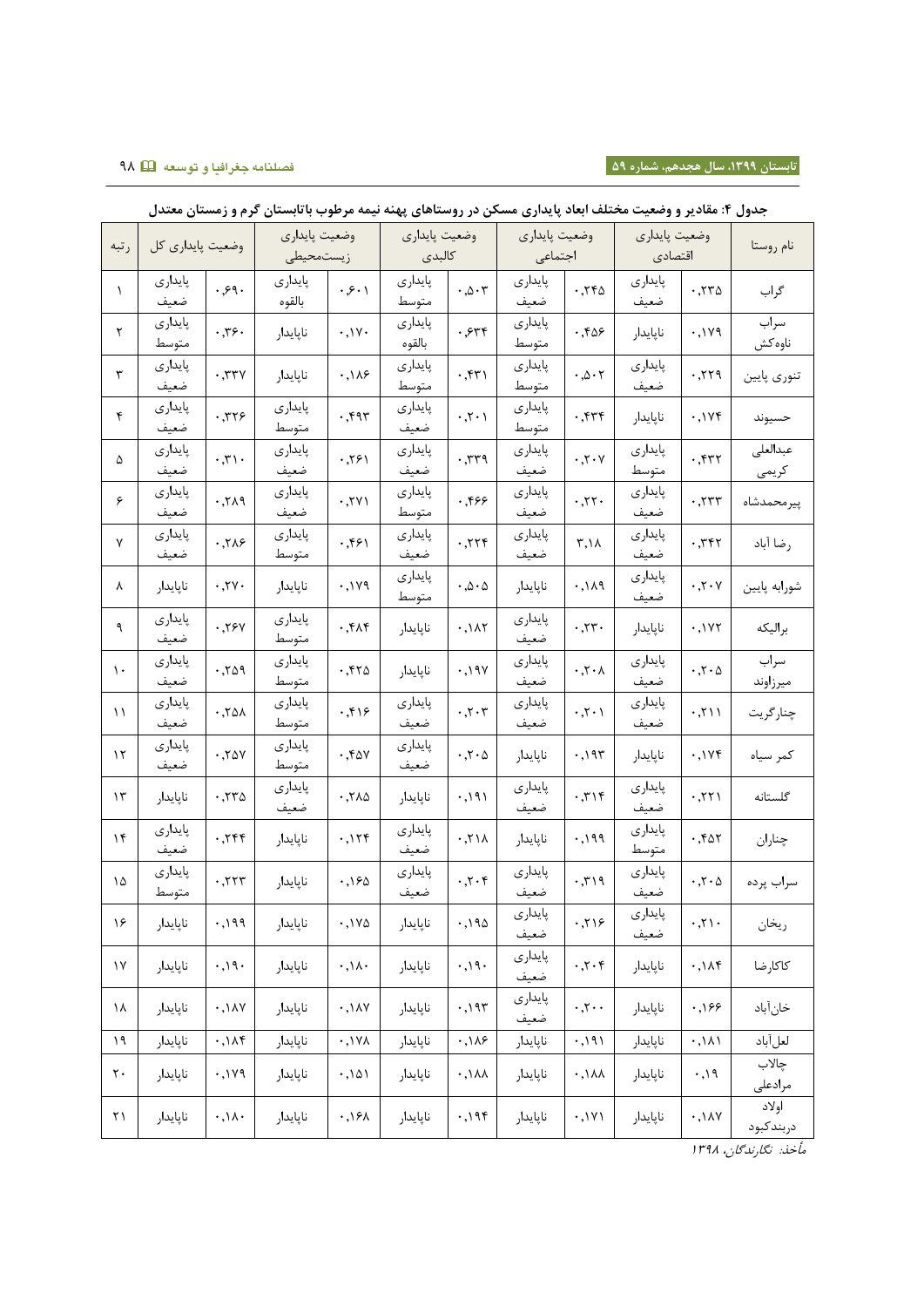|            |           | . .<br>---     | ,, , , ,        |                 |
|------------|-----------|----------------|-----------------|-----------------|
| پایداری کل | زيستمحيطى | پايدارى كالبدى | پایداری اجتماعی | پایداری اقتصادی |
| ≺۹۵        | ،۲۸۷      | <b>TYA</b>     | ۳۹۴             |                 |

**جدول :9 وضعیت ابعاد پایداری مسکن در کل روستاهای مورد مطالعه در پهنۀ خشک با تابستان بسیار گرم و زمستان نسبتا سرد**

مأخذ: نگارندگان، 0823



**شکل :8 رادار پایداری ابعاد پایداری مسکن در پهنۀ نیمهمرطوب با تابستان گرم** تهیه و ترسیم : مأخذ: نگارندگان، 0823

مهمترین دالیل ناپایداری کالبدی در این پهنه میتوان براساس یافتههای میدانی، به موارد متعددی اشاره کرد؛ یکی از مهمترین عوامل ناپایداری کالبدی در منطقۀ مورد مطالعه، باالبودن عمر واحدهای مسکونی، نوع سازه (استفاده از مصالح کمدوام)، نداشتن نظارت فنی و... بودهاست، بهگونهای که بیش از 18/8 درصد از واحدهای مسکونی عمری بین 01-71 سال و باالی 71 سال داشتهاند. همچنین بیش از 20/2 درصد اظهار کردهاند که در هنگام ساخت واحدهای مسکونی آنها نظارت فنی وجود نداشته است. همچنین 71/1 درصد از واحدهای مسکونی این پهنه بهدلیل کوهستانی و توپوگرافی نامناسب، 8108 درصد از ساکنان در هنگام ساخت مسکن به ایجاد سکو و خاکبرداری اقدام کردهاند. از مهمترین دالیل ناپایداری اجتماعی واحدهای مسکونی در این پهنه میتوان بهمواردی ازجمله عدمبرخورداری

**پهنۀ نیمهمرطوب باتابستان معتدل و زمستان سرد** در این پهنه روستاهای سراب غضنفر، کاظمآباد، سراب قمش و روستای تیرنان بهلحاظ مؤلفههای اقتصادی، اجتماعی، کالبدی و زیستمحیطی بهترتیب با ،1/178 ،1/812 1/882 و 1/888 باالترین میانگین پایداری و روستاهای بادام شیرین با ۰/۱۳۹ برزان با ،1/021 بادام شیرین با 1/088 و ظفرآباد با 1/011 کمترین میانگین پایداری را کسب کردهاند )جدول 2(. در این پهنه با درنظرگرفتن همۀ ابعاد پایداری، 2 روستا در وضعیت ناپایداری، 08 روستا در وضعیت ناپایداری بالقوه (پایداری ضعیف) و فقط ۲ روستا در در وضعیت پایداری متوسط قرار گرفتهاند )جدول 3(. از دیدگاه پاسخگویان، در این پهنه روستاهای سراب قمش، کهریز وروشت، سراب غضنفر و تیرنان بهلحاظ مؤلفههای اقتصادی، اجتماعی، کالبدی و زیست- محیطی باالترین امتیازات را کسب کردهاند. از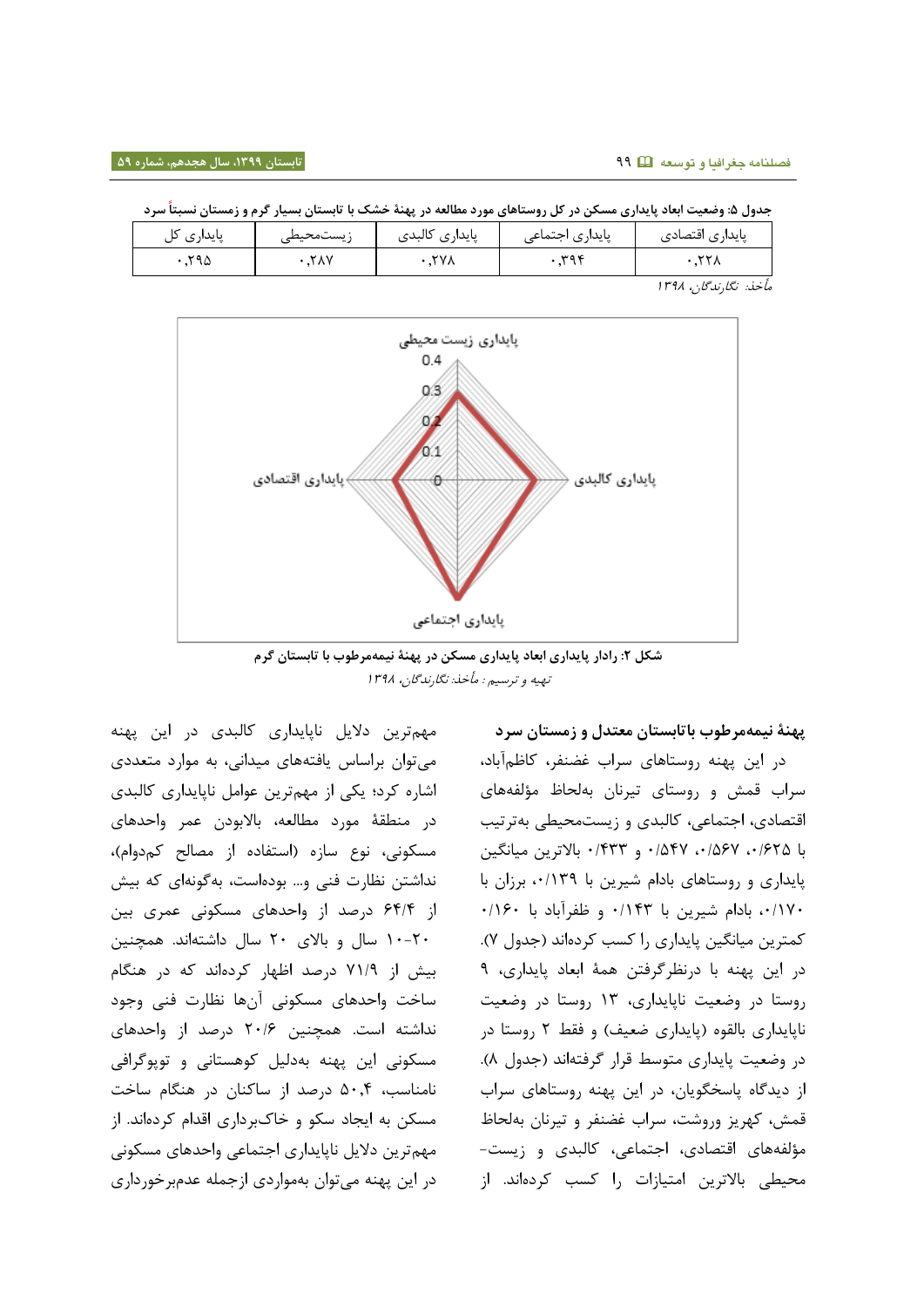واحدهای مسکونی از تسهیالت، عدمسازگاری مسکن با هویت و ساختار خانوادگی و عدمرضایت از معماری داخلی و بیرونی واحدهای مسکونی اشاره کرد. مطالعات میدانی نشان میدهد که بهدلیل شرایط کوهستانی و صعبالعبور بودن منطقه، بسیاری از واحدهای مسکونی فاقد تسهیالتی همانند حمام، آب، برق و... هستند. همچنین عدمتناسب واحدهای مسکونی با تعداد افراد خانواده بهویژه در واحدهای مسکونی نوساز و عدمامنیت روانی در واحدهای مسکونی فاقد سازۀ مقاوم، از دیگر عوامل پایینبودن پایداری اجتماعی در این منطقه است. البته قابلذکر است که در واحدهای مسکونی این پهنه بهدلیل تعداد بیشتر مساکن بومی سازگاری مسکن با هویت و ساختار و خانوادگی روستاییان بیشتر حفظ شدهاست. بهمنظور بررسی پایداری اقتصادی شاخصهای همانند

استطاعت مالی خانوار، نقش مسکن در معیشت و رونق زمین و مسکن درنظر گرفتهشد. یافتههای میدانی نشان میدهد که میانگین 82/1 درصد از جامعۀ نمونه در این پهنه، زیر 8 میلیون تومان در سال بودهاست که در این زمینه وضعیت دو پهنۀ دیگر مناسبتتر است. همچنین متوسط زمین برای هر خانوار، 8/80 هکتار و کمتر از سایر پهنهها است. فعالیت اقتصادی غالب در روستاهای این پهنه دامداری است، یا اینکه حداقل هر خانواری در کنار فعالیتهای زراعی دارای تعدادی دام نیز است؛ بنابراین عدمرضایت از فضای معیشتی یعنی فضای نگهداری دام یکی از مهمترین دالیل عدمرضایت آنها از مؤلفۀ اقتصادی است. عدماستحکام فضای معیشتی، مکانیابی نامناسب آنها و کمبود زیربنا و تعداد این فضاها از دالیل نارضایتی ساکنان بهشمار میرود.

|               | ---- ن --ر       | ־ט נ נ־                  | ∙ں ۔۔                      | ,,,, <i>,</i> , | ~ی—                     |                              | پیشری سستی تر رو         |                                                 |                          | -775                                | .--دن ۳          |
|---------------|------------------|--------------------------|----------------------------|-----------------|-------------------------|------------------------------|--------------------------|-------------------------------------------------|--------------------------|-------------------------------------|------------------|
| رتبه          | وضعیت پایداری کل |                          | وضعيت پايداري<br>زيستمحيطى |                 | وضعيت پايداري<br>كالبدى |                              | وضعيت پايداري<br>اجتماعى |                                                 | وضعيت پايداري<br>اقتصادى |                                     | نام روستا        |
| $\lambda$     | پایداری<br>متوسط | .55                      | پايدارى<br>ضعيف            | .777            | پایداری<br>متوسط        | .565                         | پايدارى<br>بالقوه        | .554                                            | پایداری<br>ضعيف          | .795                                | كهريزوروشت       |
| $\mathsf{r}$  | پايدارى<br>متوسط | $\cdot$ , $\cdot \wedge$ | ناپايدار                   | .119            | پايدارى<br>متوسط        | .05Y                         | پايدارى<br>متوسط         | 4.71Y                                           | پايدارى<br>متوسط         | .249                                | سراب قمش         |
| $\mathbf{r}$  | پايدارى<br>ضعيف  | .759                     | پايدارى<br>متوسط           | .55             | پايدارى<br>متوسط        | .70V                         | پايدارى<br>ضعيف          | .790                                            | پايدارى<br>متوسط         | .77.                                | تيرنان           |
| ۴             | پایداری<br>ضعيف  | .779                     | پایداری<br>ضعيف            | .71.            | پایداری<br>بالقوه       | .501                         | پايدارى<br>ضعيف          | .771                                            | پايدارى<br>ضعيف          | .570                                | سراب غضفر        |
| Δ             | پايدارى<br>ضعيف  | .777                     | پایداری<br>ضعيف            | .7Y             | ناپايدار                | .1199                        | پایداری<br>متوسط         | .05Y                                            | ناپايدار                 | .1199                               | كاظم آباد        |
| ۶             | پايدارى<br>ضعيف  | 0.710                    | پايدارى<br>ضعيف            | .779            | ناپايدار                | .199                         | پايدارى<br>متوسط         | .50V                                            | ناپايدار                 | 911.4                               | نجف آباد         |
| $\mathsf{v}$  | پايدارى<br>ضعيف  | .710                     | پايدارى<br>ضعىف            | .757            | پايدارى<br>ضعيف         | $\lambda$ $\beta$ $\gamma$ . | پايدارى<br>ضعيف          | $\cdot$ , $\mathbf{y}$                          | پايدارى<br>ضعيف          | .777                                | دره ده<br>پهلوان |
| $\lambda$     | پايدارى<br>ضعيف  | .719                     | ناپايدار                   | .91.            | پايدارى<br>متوسط        | .59y                         | ناپايدار                 | .111                                            | پايدارى<br>متوسط         | .510                                | پيرأباد          |
| ٩             | پايدارى<br>ضعيف  | $\cdot$ , $\mathsf{r}$   | پایداری<br>ضعيف            | .71Y            | پایداری<br>متوسط        | .555                         | ناپايدار                 | .140                                            | پایداری<br>متوسط         | $\cdot$ , $\mathsf{r}$ $\mathsf{v}$ | سراب زارم        |
| $\mathcal{L}$ | پايدارى<br>ضعيف  | $\cdot$ , $\mathbf{y}$   | پايدارى<br>ضعيف            | .777            | ناپايدار                | .191                         | پایداری<br>ضعيف          | $\cdot$ , $\cdot$ , $\cdot$                     | پايدارى<br>متوسط         | .549                                | مغانک پايين      |
| $\setminus$   | پايدارى<br>ضعيف  | .795                     | ناپايدار                   | .147            | پايدارى<br>ضعيف         | .770                         | پايدارى<br>متوسط         | $\cdot$ , $\mathfrak{f}$ $\cdot$ $\mathfrak{q}$ | پايدارى<br>ضعيف          | .37.                                | تنجور            |

**جدول :2 مقادیر و وضعیت مختلف ابعاد پایداری مسکن در روستاهای پهنه نیمه مرطوب با تابستان معتدل و زمستان سرد**

مأخذ: نگارندگان، 0823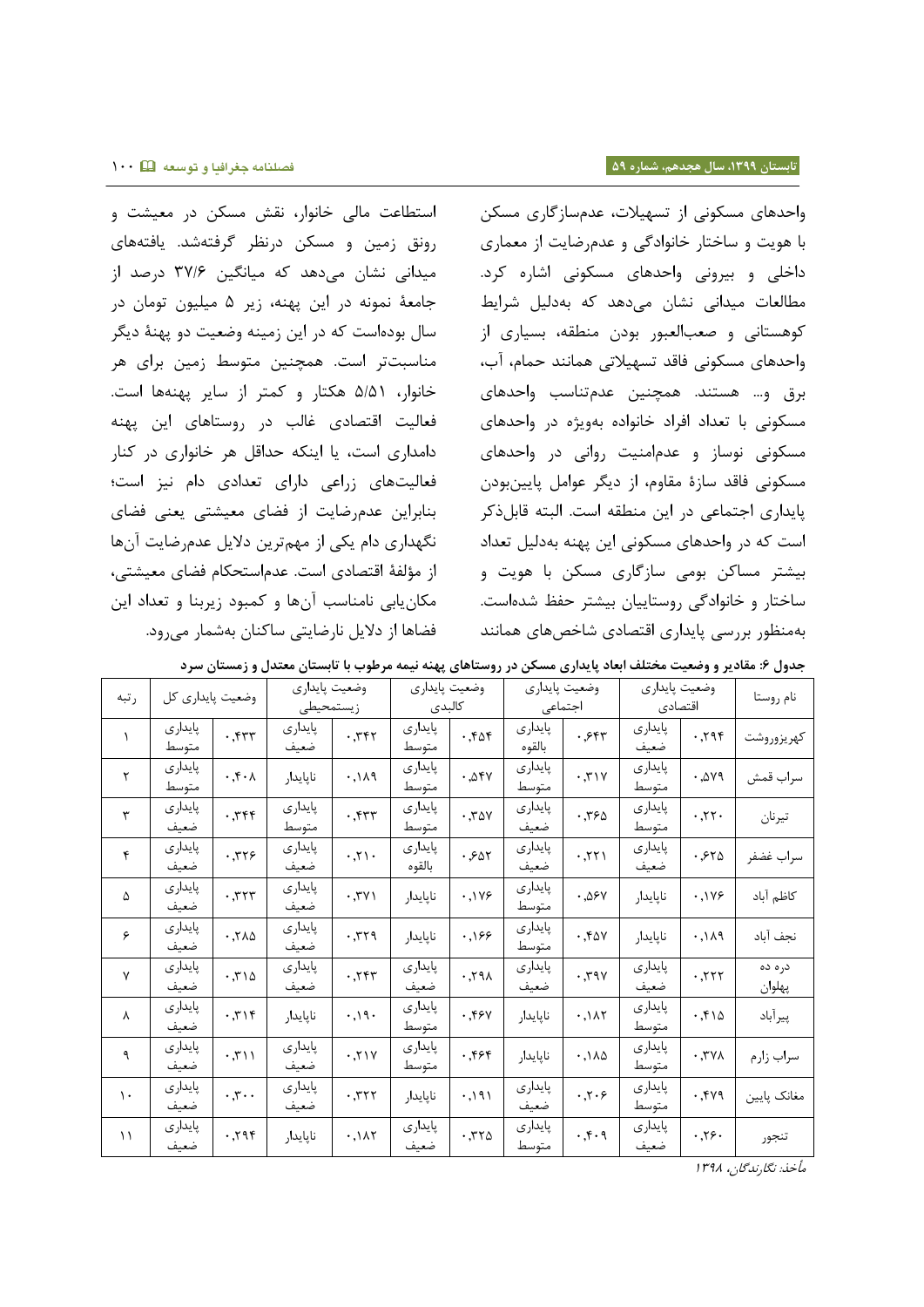## **فصلنامه جغرافیا و توسعه** 010 **تابستان ،9911 سال هجدهم، شماره 51**

|               | ادامهٔ جدول ۶    |                            |                 |                  |                  |              |                  |                                  |                  |                          |               |
|---------------|------------------|----------------------------|-----------------|------------------|------------------|--------------|------------------|----------------------------------|------------------|--------------------------|---------------|
| رتبه          | وضعيت پايداري كل |                            | وضعيت پايداري   |                  | وضعيت پايداري    |              | وضعيت پايداري    |                                  | وضعيت پايداري    |                          | نام روستا     |
|               |                  |                            | زيستمحيطى       |                  | كالبدى           |              | اجتماعى          |                                  | اقتصادى          |                          |               |
| $\mathcal{N}$ | پایداری<br>ضعيف  | .717                       | پایداری<br>ضعيف | .757             | ناپايدار         | .155         | پايدارى<br>متوسط | .559                             | ناپايدار         | .1Y                      | قلعه رستم     |
| $\gamma$      | پايدارى<br>ضعيف  | .749                       | ناپايدار        | .1Yf             | پايدارى<br>متوسط | $.04\lambda$ | ناپايدار         | .1199                            | ناپايدار         | .1199                    | گلامبهري      |
| $\gamma$      | پایداری<br>ضعيف  | .7Y                        | ناپايدار        | .11.             | پايدارى<br>ضعيف  | .7.9         | پايدارى<br>متوسط | .599                             | ناپايدار         | .199                     | زرشكه         |
| ۱۵            | پایداری<br>ضعيف  | .70.                       | ناپايدار        | .39.             | پايدارى<br>متوسط | .557         | ناپايدار         | .111                             | پايدارى<br>ضعيف  | .779                     | ظفرآباد       |
| ۱۶            | پایداری<br>ضعيف  | .779                       | ناپايدار        | .1Y <sub>0</sub> | ناپايدار         | .105         | پايدارى<br>ضعيف  | .191                             | ناپايدار         | $\cdot$ . $\sqrt{V}$     | گوشه          |
| $\gamma$      | پايدارى<br>ضعيف  | .77 <sub>1</sub>           | ناپايدار        | $.14\lambda$     | پايدارى<br>ضعيف  | .794         | ناپايدار         | .1V.                             | ناپايدار         | $.1\lambda\Delta$        | برزان         |
| ١٨            | پایداری<br>ضعيف  | .770                       | پایداری<br>ضعيف | .779             | پايدارى<br>ضعيف  | .779         | پايدارى<br>ضعيف  | .71.                             | پايدارى<br>ضعيف  | .777                     | حسين<br>طلايي |
| ١٩            | پایداری<br>ضعيف  | $\cdot$ , $\cdot$ $\wedge$ | ناپايدار        | .110             | پايدارى<br>ضعيف  | .77V         | ناپايدار         | .119                             | پايدارى<br>ضعيف  | $\cdot$ , $\cdot \wedge$ | باباخانى      |
| ٢٠            | نايايدار         | .195                       | پایداری<br>ضعيف | .71.             | ناپايدار         | .147         | ناپايدار         | .1 <sub>AA</sub>                 | ناپايدار         | $P_A/I.$                 | زرنان         |
| ۲۱            | ناپايدار         | .191                       | ناپايدار        | .1YY             | ناپايدار         | .140         | ناپايدار         | .199                             | پايدارى<br>متوسط | .7.7                     | حاجىآباد      |
| $\tau\tau$    | ناپايدار         | $\cdot$ , $\lambda\lambda$ | ناپايدار        | .1199            | ناپايدار         | .195         | ناپايدار         | .111                             | پايدارى<br>ضعيف  | .7.7                     | كرچيان        |
| $\tau\tau$    | ناپايدار         | .14f                       | پايدارى<br>ضعيف | .750             | ناپايدار         | .157         | پايدارى<br>ضعيف  | $\cdot$ , $\cdot$ $\cdot$ $\vee$ | ناپايدار         | .119                     | بادام شيرين   |
| ۲۴            | ناپايدار         | .1V.                       | ناپايدار        | .147             | ناپايدار         | .36.         | ناپايدار         | .111                             | ناپايدار         | .109                     | گله           |

مأخذ: نگارندگان، 0823

# **جدول :8 وضعیت ابعاد پایداری مسکن در کل روستاهای مورد مطالعه در پهنۀ خشک با تابستان بسیار گرم و زمستان نسبتا سرد**

| پایداری کا | زيست محيطى | پایداری کالبدی | پایداری اجتماعی | پایداری اقتصادی |
|------------|------------|----------------|-----------------|-----------------|
| ۳۷۸.       | ۲۸۷.       | ۳۱۸            |                 | ۰.۲۵۶           |

مأخذ: یافتههای پژوهش، ۱۳۹۸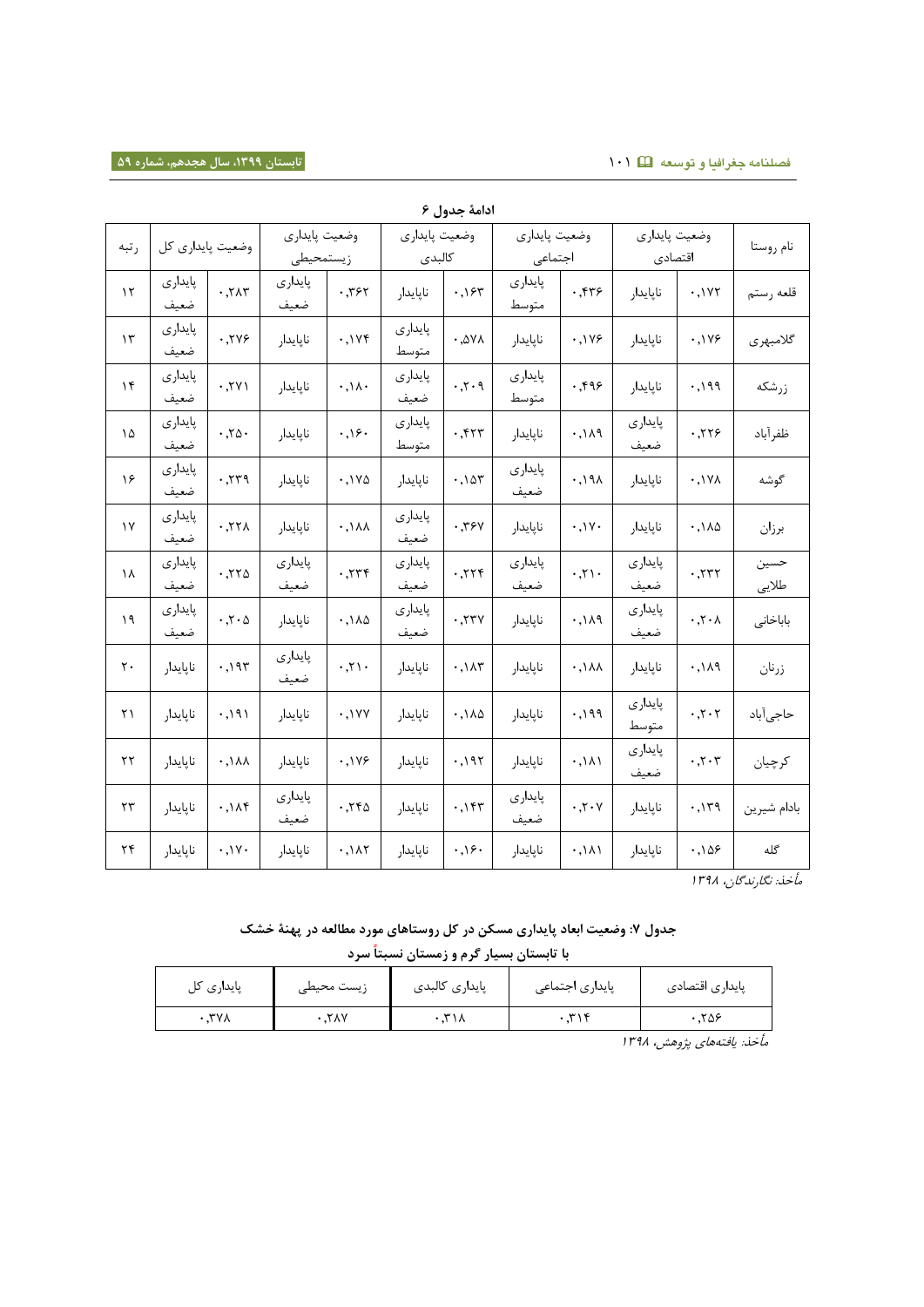

**شکل :9 رادار پایداری ابعاد پایداری مسکن در پهنۀ نیمهمرطوب با تابستان معتدل و زمستان سرد** تهیه و ترسیم : نگارندگان، 0823

**پهنۀ نیمهخشک با تابستان بسیار گرم و زمستان نسبتا سرد** روستاهای سراب حمام، چشمهکبود، سرنجه و روستای دوآب زیودار بهلحاظ مؤلفههای اقتصادی، اجتماعی، کالبدی و زیستمحیطی بهترتیب با ،1/88 ،1/832 1/803 و 1/721 باالترین امتیاز را کسب کردهاند؛ اما با درنظرگرفتن همۀ ابعاد پایداری روستاهایی سراب حمام با میانگین 1/888 باالترین رتبۀ پایداری و روستای چمگرداب با 1/778 کمترین پایداری را بهدست آوردهاند )جدول 3(.

براساس (جدول ٨) مشخص می شود کـه ٢ روسـتا در وضـعیت پایــداری متوسـط قــرار دارد. مطالعــات میدانی نشان می دهد که میانگین درآمدی ایان پهناه نسبتبه پهنههای دیگـر بـالاتر اسـت. غـلات و انجيـر به عنوان دو محصول اصلی در ایان پهنا ه هساتند کاه باعث شده وضعیت اقتصادی روستاها در ایـن پهنـه مناسب تر باشد . در این پهنه نیاز باه دلیال اساتفاده از معماری شهری روستاییان، رضایت از استحکام و سازه بالا بوده است؛ اما از تعداد اتـاق هـا و تناسـب بـا افـراد

خــانواده و همچنــین ســازگاری بــا هویــت و ســاختار فرهنگے خانوادههـا رضـایت نداشـته|نـد. همچنــین از آنجایی که این پهنه دارای تابستان هاای بسایار گارم است، دارای اقلیم خشک تری نسبت به دو پهنا ۀ دیگار است؛ بنابراین خانوارهای مورد مطالعه در این پهناه از تسهیلات زیرسـاختی مسـکن ازجملـه آب، بـرق و ... رضایت نداشته اند. به لحاظ پایداری زیست محیطی نیاز وضعیت این پهنه همانند دو پهنۀ دیگر نامناسب است . براساس مطالعات میدانی، ۷۲ درصد از روستاهای مـورد مطالعـه را در ارتفاعـات مکـان یـابی کـردهانـد؛ به طوری که 17 درصد از آن ها مجبور شده اند در هنگام سا خت وساز عملیات خاک برداری و ایجاد سکو را انجام دهند . در نظر گرفتن همۀ ابعاد پایاداری، از 8 روساتای مـورد مطالعــه در ایــن پهنــه، ۳ روســتا در وضـعیت ناپایـداری و ۲ روسـتا در وضـعیت ناپایـداری بـالقوه (پایداری ضعیف) قرار گرفتهانـد (جـدول ۹) و (شـکل 8( پراکندگی روستاهای مورد مطالعه را نشان می دهد.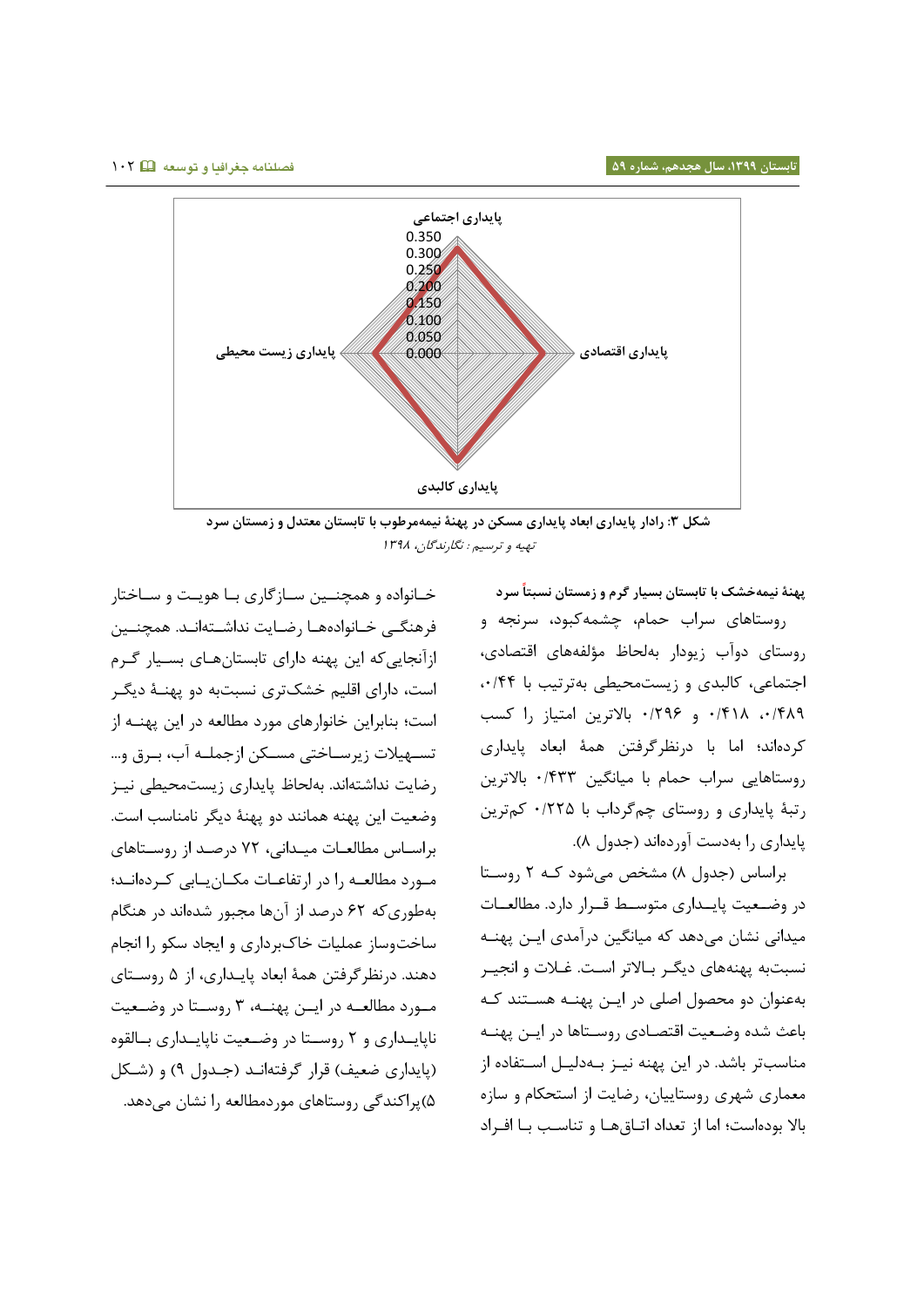| رتبه | کل              | وضعيت پايداري        | وضعيت پايداري<br>زيستمحيطى |                     | وضعيت پايداري<br>كالبدى |                           | وضعيت پايداري<br>اجتماعى |             | وضعيت پايداري<br>اقتصادى |      | نام روستا      |
|------|-----------------|----------------------|----------------------------|---------------------|-------------------------|---------------------------|--------------------------|-------------|--------------------------|------|----------------|
|      | پايدارى<br>ضعيف | .774                 | پايدارى<br>ضعيف            | .719                | ناپايدار                | $\cdot$ , $\mathbf{y}$ q. | پايدارى<br>متوسط         | .791        | ناپايدار                 | .555 | سراب<br>حمام   |
|      | ناپايدارى       | $\cdot$ , $\tau\tau$ | پایداری<br>ضعيف            | .7Y                 | پايدارى<br>ضعيف         | .195                      | پايدارى<br>ضعيف          | .54.9       | ناپايدار                 | .711 | چشمه کبود      |
| ٣    | ناپايدارى       | .7 <sub>1</sub>      | ناپايدار                   | $\cdot$ , $\lambda$ | پايدارى<br>متوسط        | .511                      | ناپايدار                 | $.1Y\Delta$ | پايدارى<br>متوسط         | .550 | سرنجه          |
| ۴    | پايدارى<br>ضعيف | .701                 | پایداری<br>ضعيف            | .799                | پايدارى<br>ضعيف         | .7Yf                      | پايدارى<br>ضعيف          | .71.        | پايدارى<br>متوسط         | .105 | دوآب<br>زيودار |
| ۵    | ناپايدارى       | .770                 | پايدارى<br>ضعيف            | .749                | پايدارى<br>ضعيف         | .77.                      | ناپايدار                 | .190        | ناپايدار                 | .150 | چم گرداب       |

**جدول 2 : مقادیر مختلف ابعاد پایداری مسکن در پهنۀ نیمه خشک باتابستان بسیار گرم و زمستان نسبتا سرد**

مأخذ: یافتههای پژوهش، ۱۳۹۸

**جدول :5 وضعیت ابعاد پایداری مسکن در کل روستاهای مورد مطالعه در پهنۀ خشک** 

**با تابستان بسیار گرم و زمستان نسبتا سرد**

| پایداری آ | پایداریزیستمحیطی | پایداری کالبدی | پایداری اجتماع <sub>ی</sub> | پایداری اقتصادی |
|-----------|------------------|----------------|-----------------------------|-----------------|
| ≺۹۵       | .۲۶۶             | <b>WEC</b>     | سه<br>$\cdots$              | ۲۸۵             |

مأخذ: یافتههای پژوهش، ۱۳۹۸



**شکل :4 رادار پایداری ابعاد پایداری مسکن در پهنۀ نیمهخشک با تابستان بسیار گرم و زمستان نسبتا سرد** تهیه و ترسیم : نگارندگان، 0823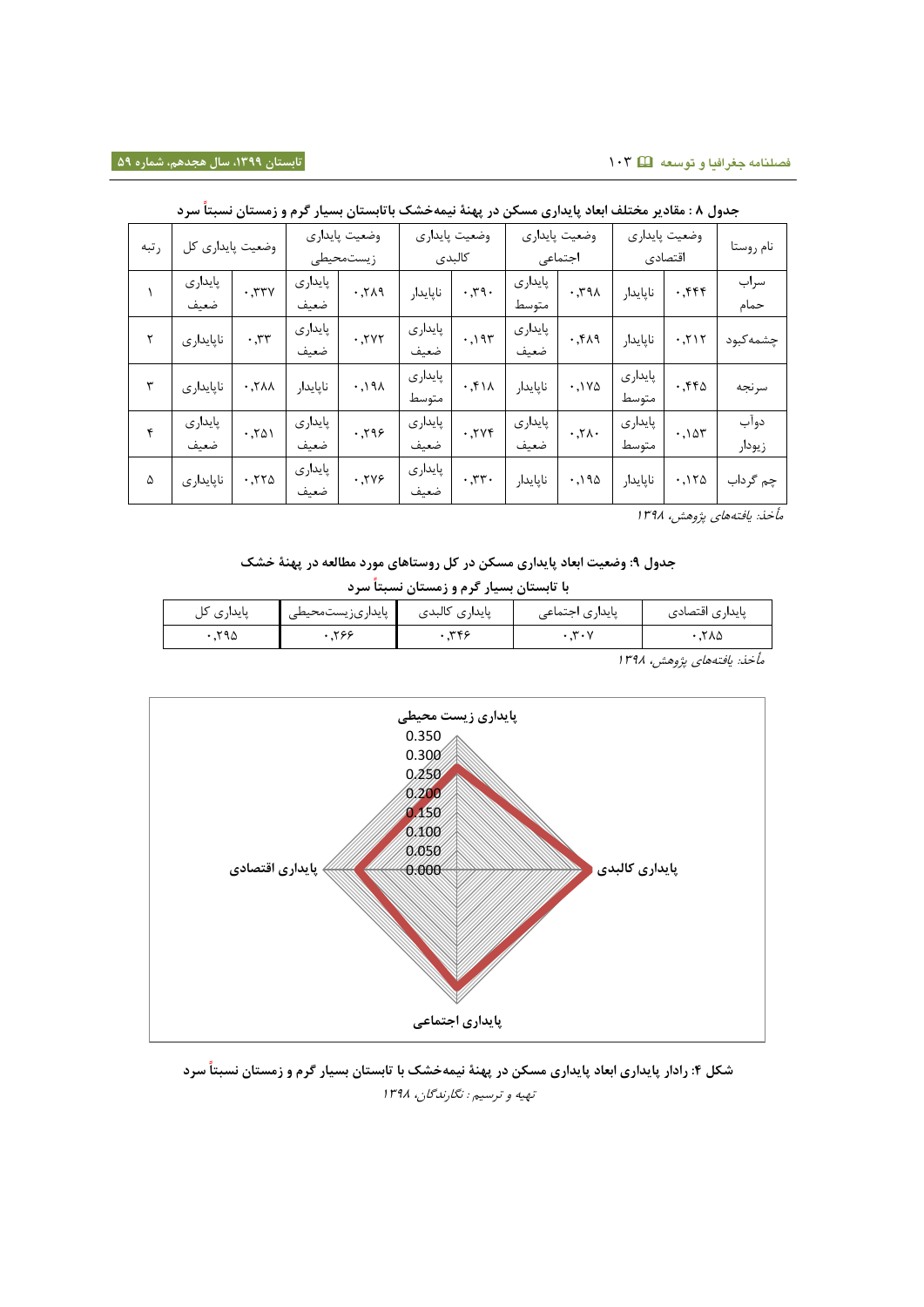

**شکل :9 پراکندگی سطح پایداری روستاهای مورد مطالعه** تهیه و ترسیم : نگارندگان، 0823

#### **نتیجه**

از نتایج بهدستآمده میتوان استنباط کرد، در نگاه نخست روستاهای مورد مطالعه بهلحاظ پایداری ابعاد مسکن در پهنههای مختلف وضعیت متفاوتی دارند. بر پایۀ نتایج، ساکنان روستاهایی که در پهنههای نیمهمرطوب با تابستان معتدل و زمستان سرد و نیمهمرطوب با تابستان گرم و زمستان معتدل قرار گرفتهاند، رضایتمندی کمتری از بُعد کالبدی مسکن داشتهاند. یکی از مهمترین دالیل این وضعیت میتواند باالبودن عمر واحدهای مسکونی و استفاده از مصالح کمدوام همانند خشت و گل درنتیجۀ عدماستحکام سازۀ بنا باشد. همچنین یافتههای میدانی نشان میدهد که با وجود اینکه در روستاهای منطقۀ مورد مطالعه بهدلیل وضعیت اقلیمی منطقه، جهت اصلی اغلب خانهها رو به جنوب یا نزدیک به آن (جنوبغربی و جنوبشرقی) است؛ اما هنوز بسیاری از مساکن بهدالیلی ازجمله فشردگی بافت و محدودبودن

زمین رو به جهات مختلف داشته و اغلب جهتگیری مناسب و همساز با اقلیم ندارند. نکتۀ قابلذکر دیگر، جهت بازشوها در واحدهای مسکونی است که نقش مهمی در هدررفت انرژی دارند. یافتهها بیانگر این است که جهت بازشوی بسیاری از واحدهای مسکونی شمالی و غربی است و این امر همانگونه که اشاره شد، باعث هدررفت انرژی و باالرفتن سوخت مصرفی برای گرمکردن اتاقها بهویژه در فصول سرد سال میشود. از مهمترین عواملی که بایستی در ب عد پایداری اقتصادی مورد توجه قرار بگیرد، نقش مسکن در معیشت روستاییان است؛ زیرا مسکن روستایی تداخل گستردهای با فضای کار و فعالیت دارد و این امر کامال در روستاهای استان لرستان مشهود است. نتایج نشان میدهد که بسیاری از این خانوارها از زیربنای فضای معیشتی خود احساس رضایت ندارند؛ درحالیکه نگهداری و تغذیۀ دام هزینههای باالیی دارد؛ اما بهدلیل اینکه ساکنان دارای فضای نگهداری مناسبی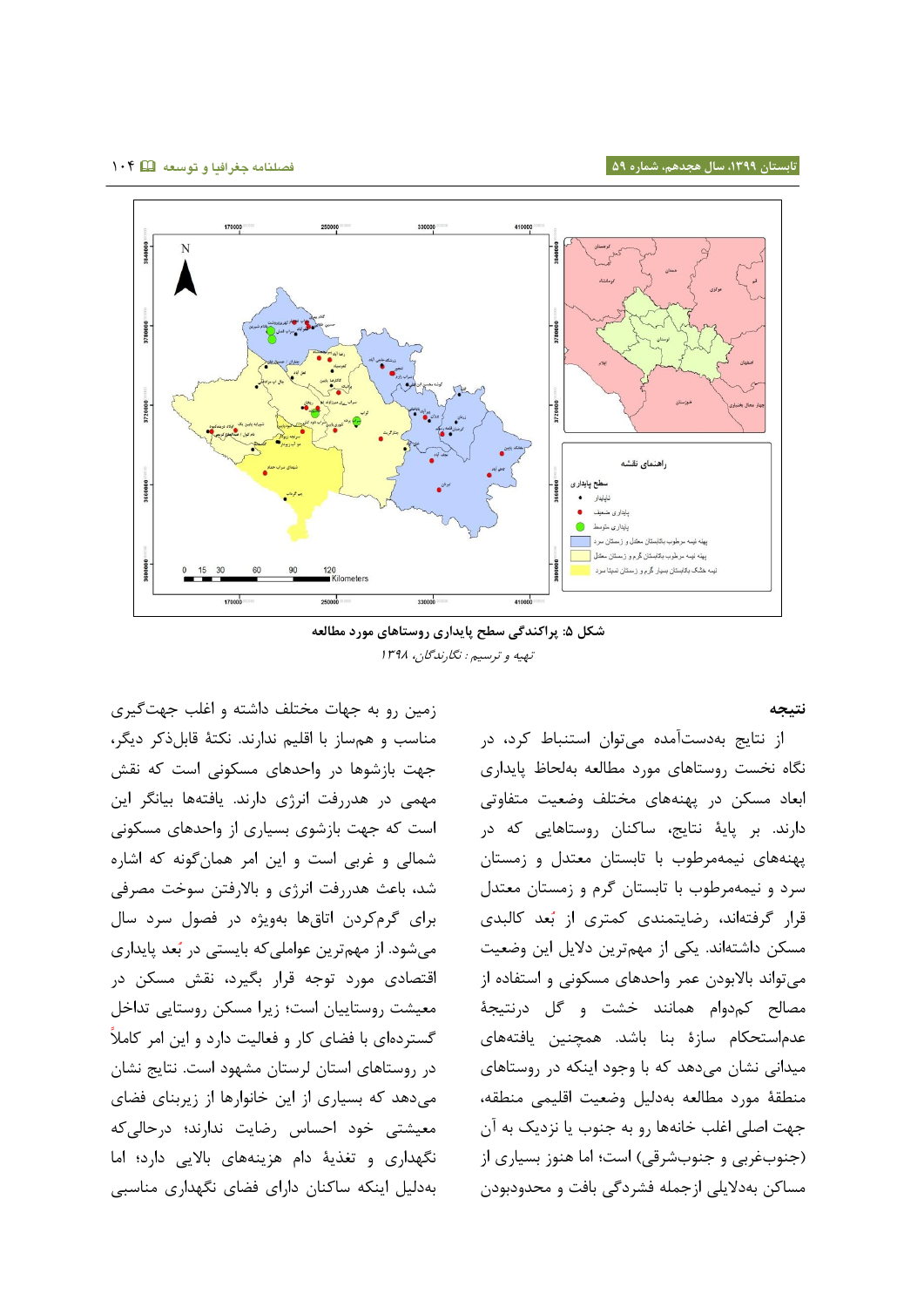خانههایی که با مصالح بومی ساخته شدهاند و توانستهاند ارتباط و سازگاری خود را با محیط پیرامون حفظ کنند، رضایت بیشتری از زیباشناختی بصری مسکن دارند؛ اما نکتۀ مهم در این زمینه این است که این خانوارها از نیروی کار و استادکار ماهر برای فرمدهی و شکلدهی به مصالح استفاده کردهاند. آخرین بُعد پایداری موردسنجش در این پژوه، بُعد پایداری زیستمحیطی مسکن است. مطالعات میدانی نشان میدهد که مساکن واقع در سه پهنه بهلحاظ این مؤلفه، پایداری نامناسبی دارند. این امر در روستاهای پهنۀ نیمهمرطوب با تابستان معتدل و زمستان سرد بهدلیل محدودیتهای توپوگرافی که وجود دارد، حادتر است؛ زیرا بسیاری از روستاهای این پهنه در مکانهای مرتفع و ناهموار و شیبدار استقرار و مکانیابی نامناسبی دارند و در بسیاری از موارد ساکنان برای استقرار مساکن خود مجبور به دستکاری محیط ازجمله اقدام به ایجاد سکوهای مصنوعی کردهاند. ازآنجاییکه رودخانهها نقش بسیار مهمی در خاستگاه اولیۀ روستاها و شکلدهی به چشمانداز و الگوهای سکونت دارند، بسیاری از روستاهای استان لرستان در حاشیۀ رودخانه ها، در هها و محل مسیل استقرار گرفتهاند که هماکنون خشک هستند؛ ولی با وقوع بارشهای زیاد بسیار مستعد برای ایجاد سیل هستند و خسارتمالی زیادی به اموال آنها )تلفشدن احشام، تخریب خانه) وارد میکند. از شاخصهای مورد بررسی در بُعد زیستمحیطی، تأثیر واحد مسکونی در تخریب زمینهای کشاورزی و مراتع است. اساسا خانههای روستایی بایستی در زمینهایی ساخته شود که قابلیت کشاورزی نداشته باشند؛ اما در سالهای اخیر با افزایش روند ساختوسازهای در روستاهای منطقۀ مورد مطالعه، بسیاری از زمینهای مستعد کشاورزی جزء خانههای مسکونی شدهاند. یکی دیگر از مواردی که منجر به آلودگی خاک و منابع آب

برای دامهای خود نیستند، سود چندانی عاید آنها نمیشود و در موارد بسیاری فضاهای غیربهداشتی نگهداری دام موجب بروز بیماریهای مختلف و تلفشدن دام آنها میشود. از دیگر مشکالت مطرح در این زمینه، مکانیابی نامناسب طویله و درنتیجه نداشتن نظارت و دید بر طویله است که در سالهای اخیر موجب شدهاست تعداد زیادی از دامهای آنها به سرقت برود. نتایج حاصل از مشاهدات میدانی نشان میدهد که تاحدودی بُعد اجتماعی نسبتبه سایر ابعاد یعنی ابعاد کالبدی، اقتصادی و زیستمحیطی مسکن وضعیت مناسبتری دارد. سازگاری مسکن با هویّت و ساختار خانوادگی از شاخصهای بسیار مهم مورد بررسی در بُعد اجتماعی مسکن است. نتایج این پژوهش نشان میدهد که تفکیک و مستقلبودن اتاقها، تعداد اتاقها و استحکام بنا ارتباط مستقیمی با رضایتمندی ساکنان دارد که با نتایج مطالعات پژوهشگران دیگری ازجمله یافتههای )سعیدی و همکاران، 0827؛ ساالوین و وار، 7107( همخوانی دارد. بنا بر اظهارات ساکنان مساکن بومی بهدلیل تفکیک و مستقلبودن اتاقها، بیشتربودن تعداد اتاقها و تناسب با تعداد افراد خانواده سازگاری بیشتری با هویّت و ساختار فرهنگی آنها دارد که با نتایج و یافتههای پژوهشگرانی همچون *(ایسلیک و تالبینسی، ۲۰۱۵)* همخوانی دارد؛ بهعنوانمثال در مساکن بومی اتاق مهمان عموما ارتباط مستقیم با فضای خصوصی خانه نداشته و مجزا است؛ اما در معماری جدید اتاق مهمان با سایر اتاقها ارتباط مستقیم دارند و باعث شدهاست که اعضای خانواده احساس آرامش نداشته باشند، بههمینخاطر بسیاری از خانوارها ترجیح میدهند که اتاق مهمان آنها جابهجا و مجزا شود. رضایت از معماری داخلی و بیرونی واحد مسکونی یکی دیگر از شاخصهای مورد بررسی در بُعد پایداری اجتماعی مسکن است. نتاج این پژوهش نشان میدهد در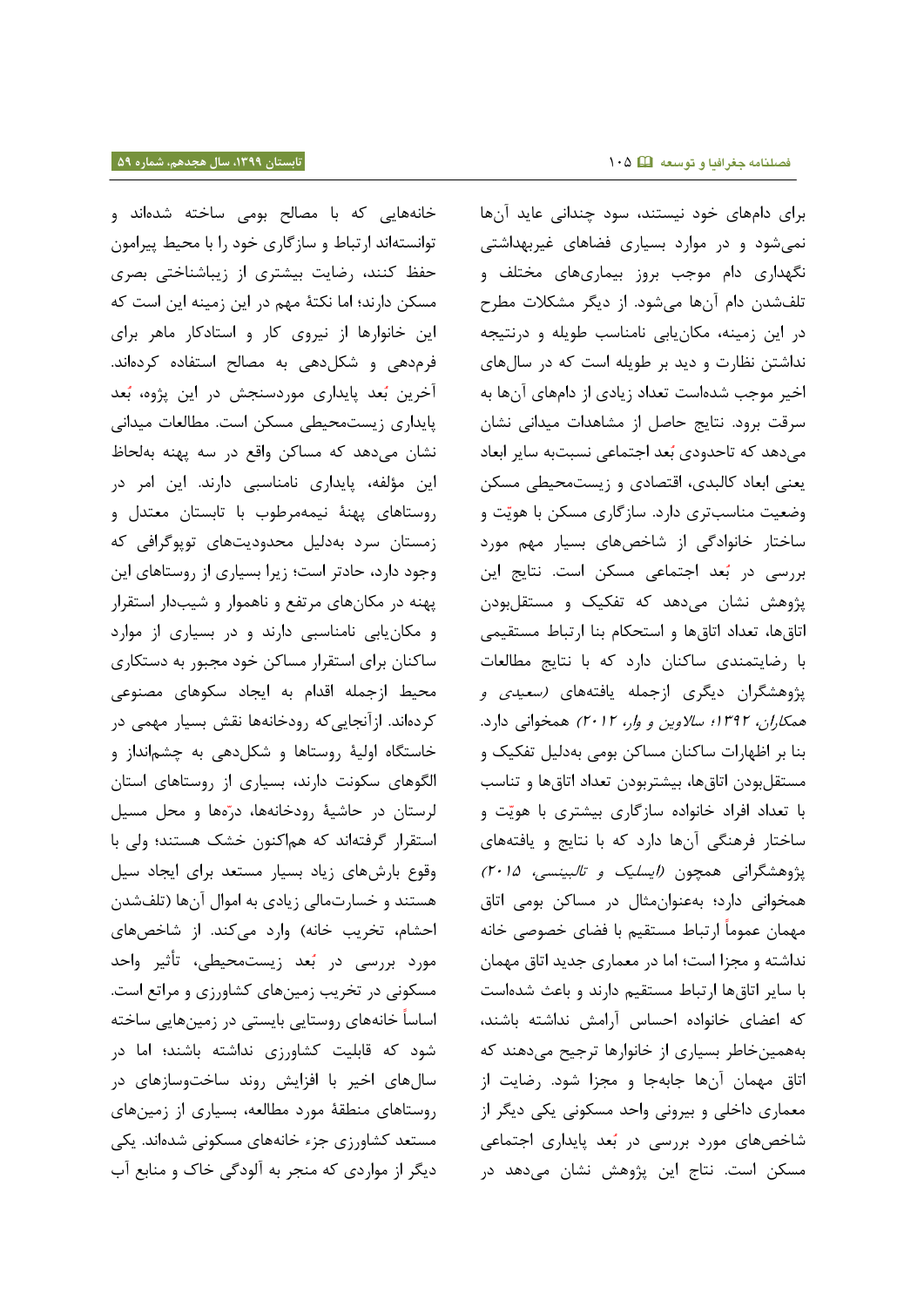## **تابستان ،9911 سال هجدهم، شماره 51 فصلنامه جغرافیا و توسعه** 011

در روستاهای موردمطالعه شدهاست،نحوۀ دفع فضوالت حیوانی و زبالههای خانگی است. در اکثر روستاها، زبالههای خانگی در معابر رها میشود و فضوالت حیوانی نیز معموال در یک یا چند مکان درونبافت روستا جمع میشود. این امر ضمن اینکه موجب آلودگی محیطزیست میشود، بهلحاظ بهداشتی نیز مشکالت زیادی برای ساکنان بهوجود آورده است. سرانجام در یک نتیجهگیری روشن از فرایند این پژوهش میتوان گفت، پایداری مسکن روستایی نتیجۀ تلفیق و ترکیب عوامل فیزیکی، انسانی و اقتصادی است که در برنامههای توسعۀ مسکن بایستی به جنبههای اجتماعی، اقتصادی و زیستمحیطی آن هم گام با ب عد استحکام توجه ویژهای شود که با یافتههای *(بیراردی، ۲۰۱۳)* همخوانی دارد. برای بهبود مسکن روستایی در منطقۀ مورد مطالعه

بهلحاظ برنامهریزی و مدیریتی پیشنهادهای زیر ارائه میشود:

-شناخت پتانسیلهای ساکنان درجهت مشارکت در ساخت: در برنامهریزی برای ارتقای کمّی و کیفی مسکن روستاییان منطقۀ مورد مطالعه، مشارکت روستاییان بسیار اهمیت دارد؛ بنابراین برنامهریزی به شیوۀ مشارکتی که ساکنان قادر به انجام آن باشند، بسیار مهم است.

-شناخت نیازها و خواستههای ساکنان در )ابعاد اقتصادی، کالبدی، اجتماعی و زیستمحیطی) و توجه به آنها در هنگام ساخت و طراحی مسکن ازطریق شیوه و برنامهریزی مشارکتی.

-توزیع تسهیالت اعتباری با آگاهی از از تواناییهای اقتصادی، وضعیت و تعداد افراد خانوار، عادالنه صورت گیرد و از پرداختهای یکسان بدون درنظر گرفتن شرایط خانوار پرهیز شود.

-فراهمآوردنزمینههایمناسببرایآموزشروستاییان و استادکاران بومی. -فراهمآوردن تسهیالت زیرساختی ازجمله جاده، برای تسهیلکردن در حمل مصالح کارخانهای و بهتبع آن فناوری جدید به روستا. -فراهمکردن زمینههای الزم برای افزایش درآمد روستاییانازطریق تسهیالتی ازجمله خرید تضمینی فرآوردههای دامی و کشاورزی، زیرا هرچه ساکنان یک روستا از توان مالی باالتری در ساخت مسکن برخوردار باشند، استانداردهای کم ی و کیفی ساخت بیشتر رعایت میکنند. -انجام اقدامات مختلف در 8سطحآموزشی، پژوهشی، نظارتی و قانونی در اجرای طرحهای مسکن روستایی و بهطورکلی بر هر نوع ساختوساز در مسکن روستایی به منظور ارتقای کم ی و کیفی مسکن روستایی. ب -عد آموزشی، ضامن انتقال تجارب و ایدهها از محیطهای آموزشی و دانشگاهی به حوزۀ درگیر با طرح و اجراییکردن مطالعات است. <del>بُ</del>عد پژوهشی، ضامن انجام مطالعات بهروز و کارآمد و ایجادتناسب بین تقاضای متقاضیان و حف ارزشهای معماری بومی روستایی است. ب -عد نظارتی، ضامن اجرای مناسب و درست مفاهیم پژوهش توسط حوزههای ذیربط بودهاست. <del>بُع</del>د قانونی، ضامن ایجاد سازوکار اجرایی و برخوردهای مناسب در صورت تخلفات اجتماعی خواهد بود.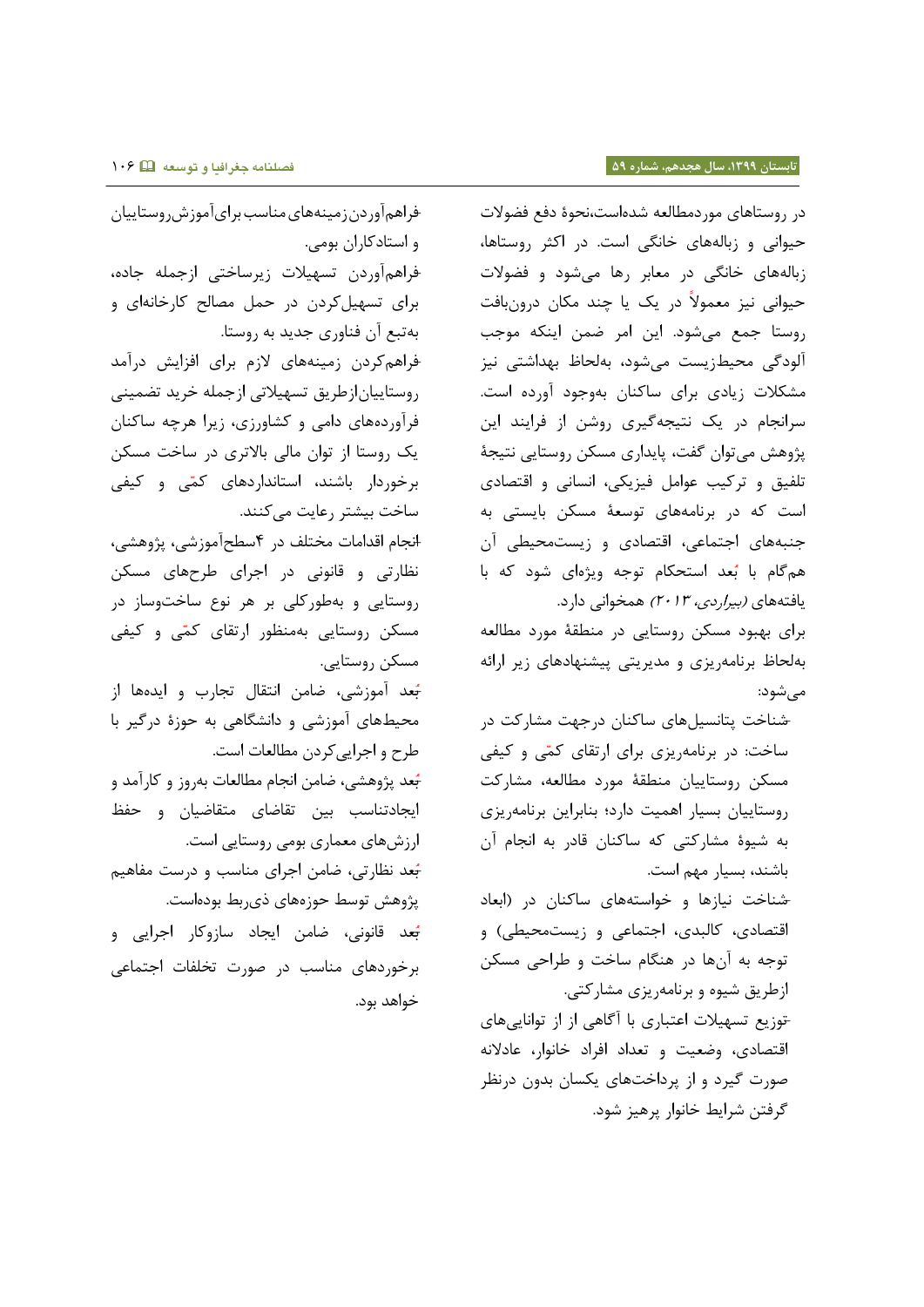- سیمبر، فرشید )0830(. مسئلۀ مسکن و ابعاد اقتصادی و

فرهنگی، ماهنامۀ اطالعات سیاسی. سال .01شمارۀ 2و.3 [http://ensani.ir/fa/article/](http://ensani.ir/fa/article/222227/)/777772

-محمدییگانه، بهروز؛ مهدی چراغی؛ محمدکاظم جمشیدی؛ مائده امامی )0828(. تحلیل شاخصهای اقتصادی مؤثر در تحوالت کارکرد مسکن روستایی (مطالعۀموردی: دهستان غنی بیگلو، شهرستان زنجان)، مسکن و محیط روستا. ۱۶۳۶(۱۶): ۳۶-۳۶. [http://jhre.ir/article-](http://jhre.ir/article-1-1308-fa.pdf)1۳۰۸-1-fa.pdf

-محمودی، محمدمهدی )0833(. توسعۀ مسکن همساز با توسعۀ پایدار، انتشارات دانشگاه تهران. چاپ اول. [https://www.adinehbook.com/gp/product/](https://www.adinehbook.com/gp/product/9640359617)989+3981V

-مدیری، مهدی؛ سیداحمد حسینی )0827(. ارزیابی کم یو کیفی مسکن شهری رویکردی در جهت دستیابی به عدالت فضایی )مطالعۀ موردی: مناطق شهری استان خراسان رضوی(، فصلنامۀ علمی-پژوهشی نگرشهای نو در جغرافیای انسانی. سال پنجم. شمارۀ سوم. صفحات.88-12 [https://jusg.uk.ac.ir/article\\_](https://jusg.uk.ac.ir/article_1783.html)vxx.html

- Abdul Mohit, M., and Adel, A. K.  $(2015)$ . Appraisal of residential satisfaction in doublestorey terrace housing in Kuala Lumpur, Malaysia, Habitat International 49: 286-293.
- Abdul, M., and Adel Mahfoud, A.K. 2015. Appraisal of residential satisfaction in doublestorey terrace housing in Kuala Lumpur, Malaysia, Habitat International 49 : 286-293. <http://irep.iium.edu.my/43402/>
- Amerigo, M., and Aragones, J. 1997. A theoretical and methodological approach tothe study of residential satisfaction. Journal of Environmental Psychology, 17, 47-57. [https://www.sciencedirect.com/science/article/ab](https://www.sciencedirect.com/science/article/abs/pii/S0272494496900389) [s/pii/S0272494496900389](https://www.sciencedirect.com/science/article/abs/pii/S0272494496900389)
- Ancell, S., Thompson, M .(2008). The social sustinability of mediumdensity housing: a conceptual modeland Christchurch case study ', Housing studies 23 (3): 423-442. [https://www.tandfonline.com/doi/abs/10.1080/02](https://www.tandfonline.com/doi/abs/10.1080/02673030802029990) [673030802029990](https://www.tandfonline.com/doi/abs/10.1080/02673030802029990)

## **منابع**

-اکرمی، غالمرضا؛ لیال علیپور )0828(. نقش مصالح بومی در معماری پایدار از دیدگاه زیستمحیطی، مسکن و محیط روستا. ۹۵(۵۶). ۴۸-۳۰.

[http://jhre.ir/article-](http://jhre.ir/article-1-140-fa.html)1f ·-1-fa.html

-افتخاری رکنالدین، عبدالرضا؛ مجتبی حاجیپور؛ احدالله فتاحی؛ ابوذر پایدار (۱۳۹۱). بررسی میزان انطباق ساختوسازهای جدید در نواحی روستایی با معماری بومی و میزان رضایتمندی ساکنان، نمونۀ موردی: مرکزی شهرستان دلفان، مسکن و محیط  $(6-5)$ وستا. 198 $(1)$ : 78-67.

[http://ensani.ir/fa/article/author/](http://ensani.ir/fa/article/author/17826)1YAYS

-زرگر، اکبر؛ توحید حاتمیخانقاهی )0828(. وجوه مؤثر بر طراحی مسکن روستایی، مسکن و محیط روستا،  $P_{\Delta-F}$   $(P_{\Delta})$ [https://www.sid.ir/fa/journal/ViewPaper.aspx?id=](https://www.sid.ir/fa/journal/ViewPaper.aspx?id=232953) 777907 - سازمان برنامه و بودجه استان لرستان. )0823(. مطالعات قابلیتسنجی توسعۀ استان لرستان/ بخش توریسم، آذر .0823 - سعیدی، عباس؛ صدیقه حسینیحاصل )0833(. شالودۀ مکانیابی و استقرار روستاهای جدید، بنیاد مسکن انقالب اسالمی. تهران. [https://www.adinehbook.com/gp/product/](https://www.adinehbook.com/gp/product/6005099201)  $9.000111$ - سعیدی، عباس؛ مصطفی طالشی؛ علیرضا رابط)0827(. نوسازی مسکن و دگرگونی ساختاری-کارکردی خانههای روستایی، مورد: روستاهای شهرستان ایجرود )استان زنجان(، جغرافیا )فصلنامۀ بینالمللی انجمن جغرافیایی ایران). دورۀ جدید. ( (۳۸).صفحات ٣٠-۶. [https://www.sid.ir/fa/journal/ViewPaper.aspx?id=](https://www.sid.ir/fa/journal/ViewPaper.aspx?id=193718) 19311 - سرتیپیپور، محسن )0827(. ارزیابی مسکن روستایی در استان سیستان و بلوچستان و پیشنهاد جهتگیری آتی، جغرافیا (انجمن جغرافیایی ایران). سال هشتم. شمارهٔ ٢٧. صفحات ١٣۴-٩۶. [https://www.sid.ir/fa/Journal/ViewPaper.aspx?id=](https://www.sid.ir/fa/Journal/ViewPaper.aspx?id=118666)

111999